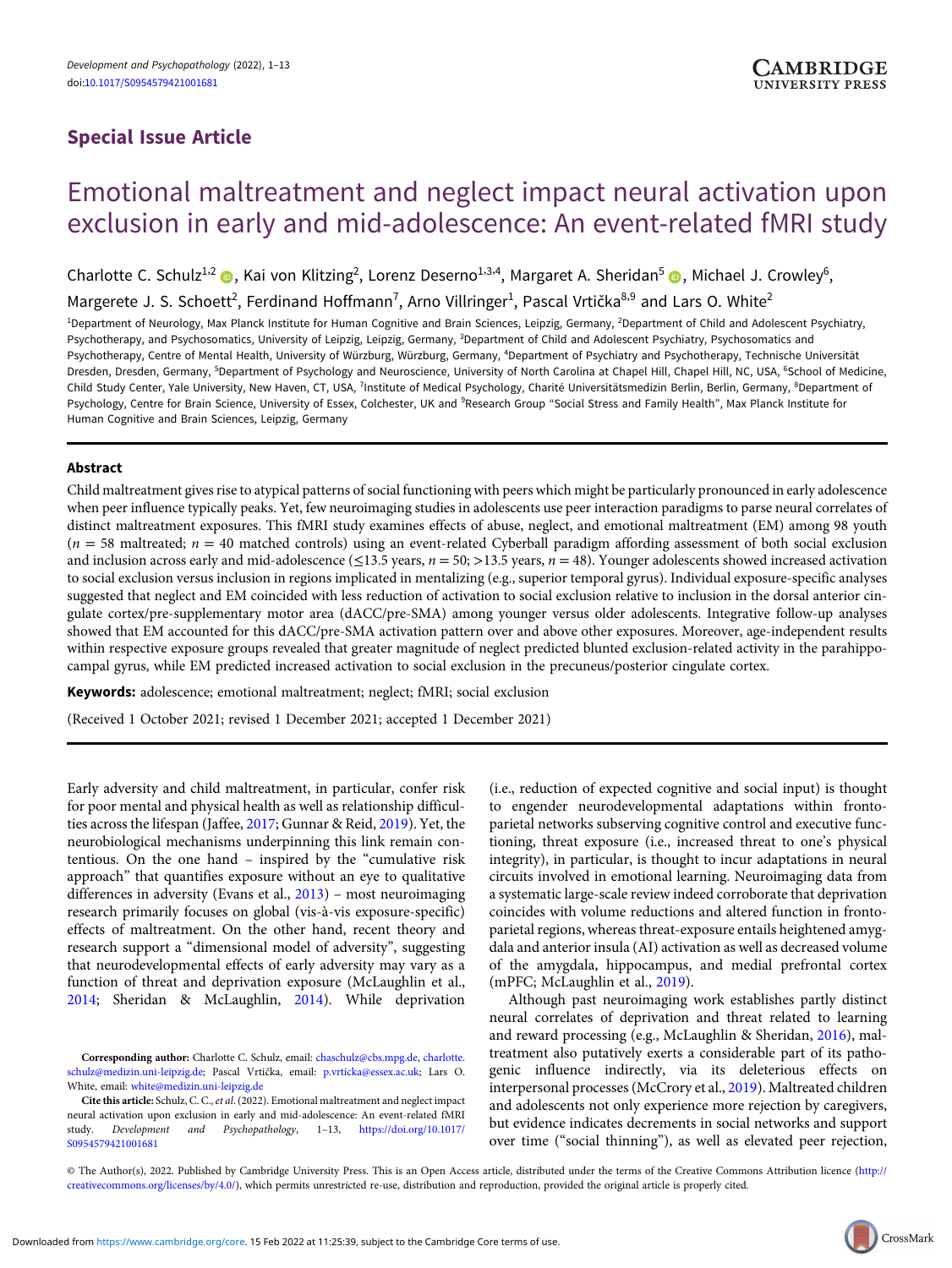victimization, and isolation during youth and adulthood (Benedini et al., [2016](#page-10-0); Sheikh, [2018](#page-11-0); McCrory et al., [2019](#page-11-0); McCrory, [2020](#page-11-0)). However, maltreatment studies examining neural activation during social encounters remain low in number, thus, arguably raising the concern that hitherto identified neural correlates of deprivation and threat may not generalize to the social domain (McCrory et al., [2019](#page-11-0)). Therefore, to our knowledge, few social neuroscience studies to date attempt to disentangle effects as a function of differential types of maltreatment exposures. Besides abuse (∼threat) and neglect (∼deprivation), a subtype which may figure especially prominently in this case is emotional maltreatment (EM), inasmuch as it involves disruption of the species-expected caregiving relationship that carries forward to new social encounters (e.g., Tottenham, [2012](#page-11-0); White et al., [2020](#page-12-0)). Aiming to fill this crucial gap, our study set out to examine neural activation during social inclusion and exclusion among youth exposed to abuse, neglect, and EM as compared to carefully matched unexposed controls.

## Neuroimaging studies on social exclusion in adult samples

Examining neural responses to social exclusion has garnered widespread interest over the last two decades. In a seminal study, Eisenberger et al. ([2003](#page-10-0)) initially provided evidence for elevated brain activity in the dorsal anterior cingulate cortex (dACC), the AI, as well as right ventral PFC to social exclusion (compared to inclusion) in the Cyberball paradigm (i.e., a virtual ball-tossing game involving the participant and two computer-generated avatars). Stressing the overlap with neural correlates of physical pain, early work viewed exclusion-related activation in terms of "social pain", while recent work conceptualizes brain activation during social exclusion more broadly in terms of detection of aversion, expectancy violation and/or increased saliency (see Eisenberger, [2015\)](#page-10-0). Moreover, recent meta-analyses of neural activation during social exclusion implicate regions thought to subserve mentalizing/ emotion regulation including the mPFC, posterior cingulate cortex (PCC), and precuneus (PRC; Cacioppo et al., [2013](#page-10-0); Vijayakumar et al., [2017\)](#page-12-0). The most recently published meta-analysis applying activation likelihood estimation reported consistent activation to social exclusion in the ventral ACC (vACC), PCC, inferior frontal gyrus extending to ventrolateral PFC (vlPFC), superior frontal gyrus (SFG) extending to mPFC, posterior insula, as well as the occipital pole (Mwilambwe-Tshilobo & Spreng, [2021](#page-11-0)). In keeping with previous meta-analyses, Mwilambwe-Tshilobo and Spreng ([2021](#page-11-0)) also failed to replicate reliable dACC activation upon social exclusion. Instead, based on results from connectivity mapping, the authors suggest a functional overlap with the default-mode network. That said, one meta-analysis found that dACC activation varied as a function of exclusion dose, with dACC activation increasing as the length of the exclusion interval grew longer (Rotge et al., [2015\)](#page-11-0). To surmise, social exclusion not only appears to elicit neural activation in regions associated with aversion and saliency, but also, and perhaps primarily, in regions subserving emotion processing and regulation, mentalizing, as well as selfreferential processing.

Adult work assessing perceived maltreatment via self-reports offers preliminary evidence for exposure-specific effects of EM and neglect on neural reactivity to social exclusion in regions implicated in saliency and self-referential processing. In a study by van Harmelen et al. [\(2014\)](#page-12-0), a positive association emerged between dorsomedial PFC (dmPFC) responsivity to social

exclusion and EM severity. Though other maltreatment exposures were unassociated, the specificity of this effect to EM remains uncertain, as the study did not adjust for potentially confounding effects of abuse and neglect, despite multicollinearity between EM and these exposures, as reported by the authors. Nevertheless, these findings align with structural alterations in brain areas supporting emotion regulation including dmPFC, PCC, and PRC for adults with a history of EM (Heim et al., [2013](#page-10-0); van Harmelen et al., [2010\)](#page-12-0). Furthermore, an intergenerational study assessing neural activation of parents and offspring during social exclusion reported positive associations between exposure to neglect (a combined physical and emotional neglect score) and activation in the left insula and the dmPFC as well as an inverse association between global maltreatment and dACC activation (van den Berg et al., [2018\)](#page-11-0).

#### Neuroimaging studies on social exclusion in developmental samples

As compared to adults, reviews and meta-analyses have indicated that adolescents activate the vACC as opposed to the dACC during social exclusion (Eisenberger, [2012;](#page-10-0) Rotge et al., [2015](#page-11-0)). Alternately, Vijayakumar et al. [\(2017](#page-12-0)) reported increased activation in vlPFC and ventral striatum (and not the vACC vs. dACC) for youth samples compared to increased mPFC activation in young adult samples. Importantly, to date, no neuroimaging studies using Cyberball have attempted to decompose adolescence into its sub-stages. Yet, much developmental and recent neuroimaging research can be taken to imply that the subjective meaning of exclusion by unfamiliar peers should vary markedly for younger versus older adolescents (e.g., Blakemore, [2018](#page-10-0); Brown & Anistranski, [2019](#page-10-0)). Thus, fitting into peer groups is thought to carry particular significance for younger adolescents as they potentially adopt a provisional sense of group identity (Brown, [1990](#page-10-0), [1999\)](#page-10-0). Only with time can they increasingly resist peer pressure, standing up for themselves and putatively develop an autonomous sense of identity (Steinberg & Monahan, [2007\)](#page-11-0). Given that social exclusion is a widespread tool to sanction norm violations (Tomasello & Vaish, [2013](#page-11-0)) and induce cooperation and conformity (Molden & Maner, [2013](#page-11-0)), exclusion by unfamiliar peers might pose a markedly higher threat to younger versus older adolescents. Accordingly, behavioral Cyberball data specifically support hypersensitivity to social exclusion during early versus mid-adolescence and adulthood (Sebastian et al., [2010](#page-11-0)).

Moreover, despite preliminary adult work, no developmental studies to date contrast the contributions of differential adversity or maltreatment exposures (i.e., abuse, neglect, and EM) on neural activation to social exclusion. One study on social exclusion (compared to a technical exclusion condition) demonstrated that the related phenomenon of early caregiver separation coincided with reduced activation in dACC, AI, dorsolateral PFC (dlPFC), and inferior parietal lobule (IPL), as well as increased activation of the left middle temporal gyrus – compared to non-separated controls (Puetz et al., [2014](#page-11-0)). Additionally, the number of separation experiences significantly predicted reduced neural activation to social exclusion in the dACC and dlPFC. As more than half of the participants experienced neglect, it could be speculated that these findings support the notion of hypo-reactivity to social exclusion in association with neglect. However, the specific contribution of neglect, much less of different maltreatment subtypes, was not probed in this study.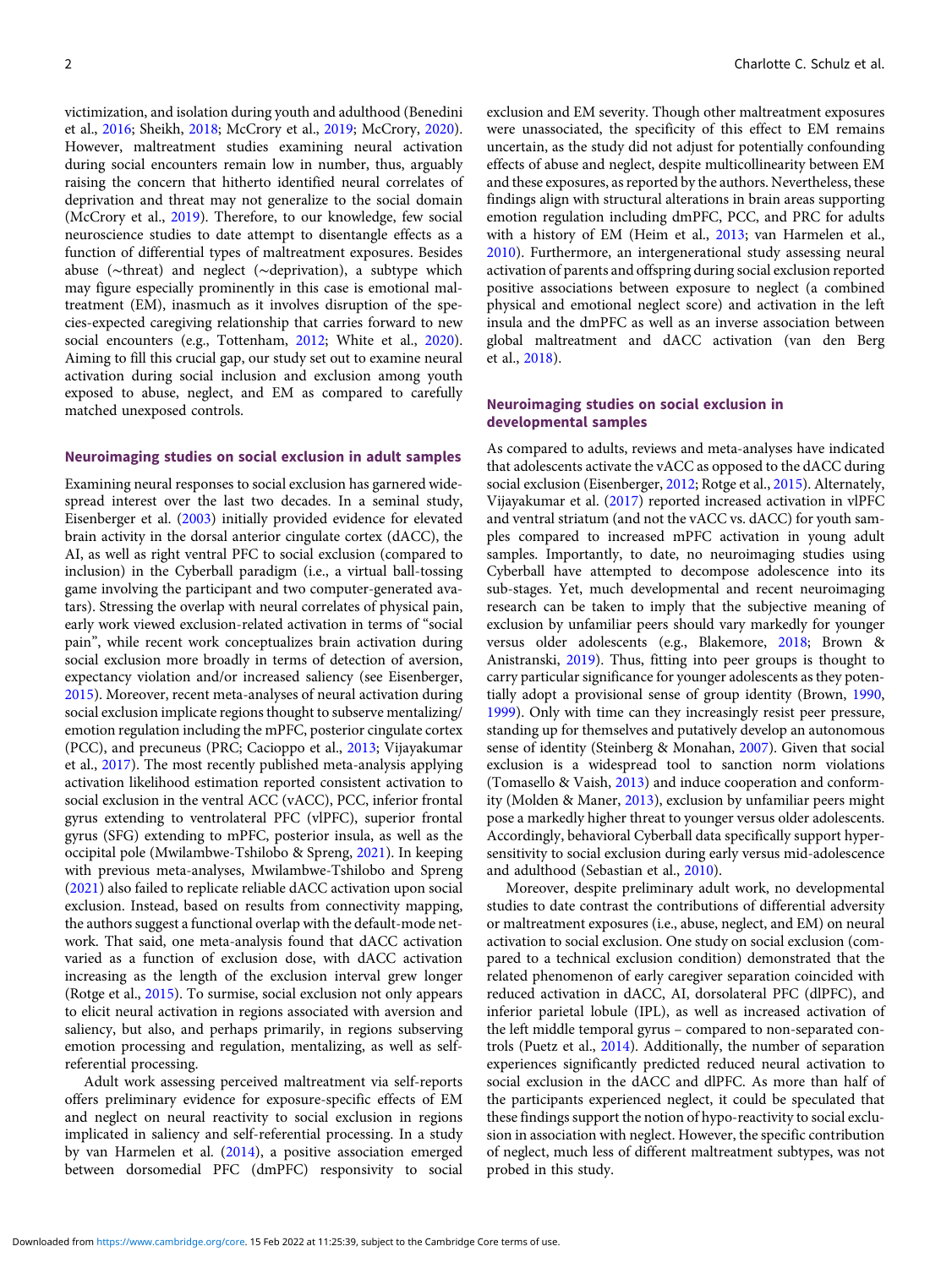#### The present study

Given the crucial developmental role attributed to aberrant social functioning in the wake of maltreatment (McCrory et al., [2019](#page-11-0)), we set out to examine the effects of differential maltreatment exposures on the neural correlates of social exclusion during adolescence. As peers pose a prominent source of influence at this stage, and especially so during early adolescence (Steinberg & Monahan, [2007](#page-11-0); Blakemore, [2018](#page-10-0)), we aimed to recruit an adolescent sample spanning early and mid-adolescence with a history of maltreatment experiences as well as a matched control group. To sample the full spectrum of maltreatment and affording dimensional within-group analyses of neglect, abuse, and EM, we recruited participants with a varying degree of exposure to maltreatment from child protection services (CPS), child and adolescent psychiatric services (CAPS), as well as the community. Unlike most classic neuroimaging work on Cyberball, but akin to a growing number of studies in the field (e.g., van Harmelen et al., [2014\)](#page-12-0), we exploited the advantages of an event-related version of Cyberball. On the one hand, we compared rejection-related events (i.e., not receiving the ball during the exclusion phase) to a less stringent, but more commonly used control condition in neuroimaging research (i.e., receiving the ball during the inclusion condition; Gunther Moor et al., [2012](#page-10-0); van Harmelen et al., [2014](#page-12-0); Will et al., [2016](#page-12-0)) that maximizes the difference in meaning by contrasting rejection with acceptance. On the other hand, our version also afforded a more stringent, visuospatially identical, but less common control condition in neuroimaging research (i.e., not receiving the ball during the inclusion condition; van den Berg et al., [2018\)](#page-11-0) that may, however, underestimate social exclusion effects owing to its own potential for inducing (weaker) feelings of "micro-rejection" (Crowley et al., [2009;](#page-10-0) Will et al., [2016](#page-12-0)).

In line with the considerations above, we expected predominant neural activity during social exclusion in regions supporting emotion regulation and mentalizing (e.g., mPFC, PCC, and PRC) across our full sample (Vijayakumar et al., [2017;](#page-12-0) Mwilambwe-Tshilobo & Spreng, [2021\)](#page-11-0). In addition, given the prolonged interval of social exclusion in our event-related Cyberball task, we also expected increased activation in the dACC (Rotge et al., [2015\)](#page-11-0). Beyond this overall activation pattern, we predicted differential brain activation according to participant age and/or maltreatment exposures (i.e., neglect, abuse, and EM).<sup>1</sup> First, we anticipated exclusion-related brain activity to be stronger in the aforementioned areas during early compared to mid-adolescence (Blakemore, [2018](#page-10-0)). Second, we posited exposure-specific effects of neglect, abuse, and EM on neural reactivity to social exclusion both at the between- as well as within-group level. Concerning neglect, based on previous empirical work (Puetz et al., [2014\)](#page-11-0), we hypothesized a reduced exclusion-related activation in fronto-parietal regions (e.g., IPL, dlPFC, and vlPFC), also broadly corresponding to theoretical predictions (McLaughlin et al., [2014\)](#page-11-0). As a tentative proposition due to currently lacking empirical evidence in the field of social neuroscience, we expected an exclusionrelated hyper-reactivity in association with abuse exposure in saliency processing regions (e.g., AI; McLaughlin et al., [2019\)](#page-11-0). We further predicted that EM would coincide with an increased

activation in brain areas implicated in emotion regulation and mentalizing (e.g., dmPFC, PCC, and PRC; van Harmelen et al., [2014](#page-12-0)). Finally, based on the theoretically proposed salience of social threat for early adolescents, we additionally tested the possibility of age by maltreatment interactions.

## Methods

#### **Sample**

For this study, 110 12-to-17-year-olds with  $(n = 63)$  and without  $(n = 47)$  maltreatment histories were selected from a pre-existing large-scale sample of maltreated and nonmaltreated youth at the Department of Child and Adolescent Psychiatry of Leipzig University. Participants were recruited via CPS, CAPS, and the community (AMIS Project,  $N = 851$ ; see study protocol by White et al., [2015](#page-12-0)). For the present subsample of maltreated youth,  $n = 30 (47.6%)$ reported previous CPS contact. Adolescents with MRI contraindications (e.g., metal implants), a history of neurological disorders or significant head injury, severe physical disorders, severe prenatal and perinatal complications, pervasive developmental disorders, an IQ below 70, current medication, current or lifetime substance use disorders, or who were pregnant or currently breastfeeding were excluded.

Of the 110 recruited participants, 107 completed both study appointments. Three participants could not take part at the second appointment due to MRI contraindications (i.e., tattoos, piercings, as well as high anxiety levels during a mock scan). A total of nine participants were excluded due to incidental findings in the structural MRI scans ( $n = 4$ ), substance abuse ( $n = 1$ ), technical difficulties ( $n = 2$ ), or excessive movement during scanning (baseline translation > voxel-size, i.e., 2.5 mm in any of the three directions;  $n = 2$ ). Thus, the final sample consisted of 98 adolescents (52%) girls; age 14.6  $\pm$  1.90 years) with ( $n = 58$ ) and without ( $n = 40$ ) maltreatment experiences matched for age, gender, socioeconomic status (SES), IQ, and handedness (see Table [B1](https://doi.org/10.1017/S0954579421001681) in Appendix [B\)](https://doi.org/10.1017/S0954579421001681).

The recruitment strategy initially targeted younger and then older adolescents, yielding a bimodal age distribution with peaks at age 13 and 17, respectively. Based on Steinberg's ([2002\)](#page-11-0) distinction between early (∼10–13 years) and mid-adolescence (∼14–18 years) and a median split at age 13.5, we divided the sample into two subgroups consisting of 50 early adolescent (<13.5 years; 50%) females;  $n = 28$  maltreated) and 48 mid-adolescent participants ( $>$ 13.5 years; 50% females;  $n = 30$  maltreated), with matching between maltreated and nonmaltreated youth preserved (see section Sample Characteristics in Appendix [B\)](https://doi.org/10.1017/S0954579421001681). Within the maltreated group, maltreatment exposure did also not differ between early and mid-adolescents (see Table [B2](https://doi.org/10.1017/S0954579421001681) in Appendix [B\)](https://doi.org/10.1017/S0954579421001681).

The present study and the former AMIS Project (see White et al., [2015,](#page-12-0) for a detailed description) received ethical approval by the Institutional Review Board of the University of Leipzig. After thorough description of the study, we obtained informed written and oral consent (caregivers) as well as oral assent (adolescents) of the participating families. Families received monetary compensation for their participation.

## Maltreatment characteristics

The Maltreatment Classification System (MCS; Barnett et al., [1993](#page-10-0)) – a widely used, well-validated, and highly reliable coding scheme (English et al., [2005;](#page-10-0) Manly et al., [2013;](#page-11-0) Sierau et al., [2017](#page-11-0)) – provided the manual for scoring participants' maltreatment histories on the basis of the semi-structured Maternal

<sup>&</sup>lt;sup>1</sup>In contrast to exposure-specific maltreatment effects, the adult literature reports both elevated and diminished exclusion-related activation in association with global maltreatment (e.g., van Harmelen et al., [2014](#page-12-0); van den Berg et al., [2018\)](#page-11-0). In light of these inconsistencies, we considered the possibility of both increased and decreased exclusion-related activation regarding global maltreatment, as well as potential maltreatment by age interactions. Refer to Appendix [A](https://doi.org/10.1017/S0954579421001681) and Appendix [B](https://doi.org/10.1017/S0954579421001681) for information on methods and results of these global maltreatment analyses.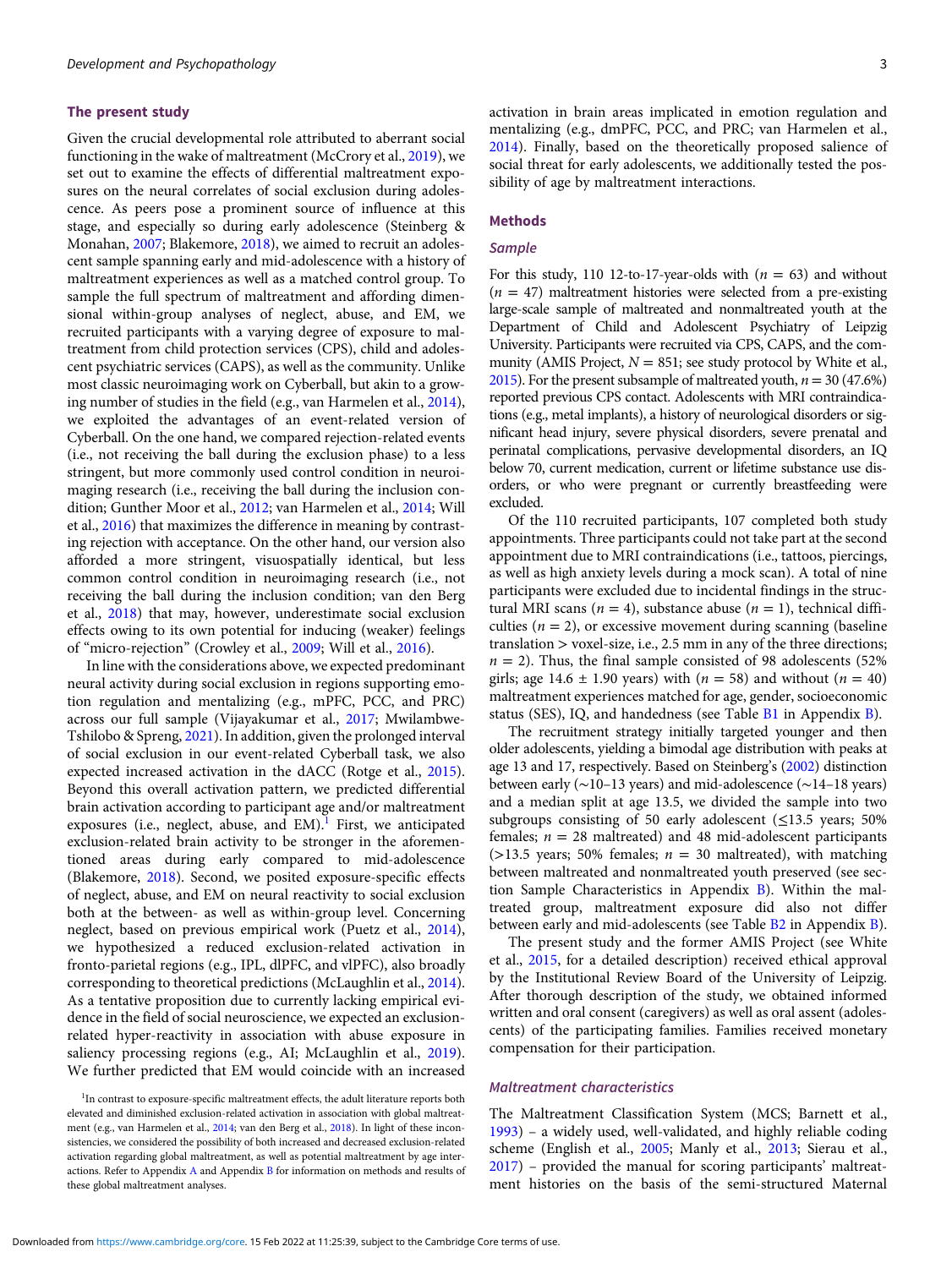Maltreatment Classification Interview (MMCI; Cicchetti et al.,  $2003$ ) and CPS records, if accessible ( $n = 9$ ). The MCS distinguishes six maltreatment subtypes (i.e., physical neglect including failure to provide and lack of supervision as well as moral-legal/ educational neglect, sexual abuse, physical abuse, and EM). For the latter dimension, we added a distinction between emotional abuse and emotional neglect as well as a code for witnessing domestic violence. Subtype, severity, and perpetrator were assessed for each event per developmental period (birth–17 months, 18 months–2 years,  $3-5$  years,  $6-7$  years,  $8-12$  years,  $13+$  years). Based on these assessments, we computed maximum severity (1–5), chronicity (percentage of affected developmental periods), and subtype number for abuse (1–2; i.e., physical and sexual abuse), neglect (i.e., physical and moral-legal/educational neglect), as well as EM (i.e., emotional neglect and abuse), yielding three scores per exposure dimension.

Interviewers received extensive training in the MCS coding system and in conducting caregiver interviews. One of the authors of the MCS provided on-site training and ongoing supervision to the research team during the project to resolve coding issues. All interview sessions were recorded for subsequent coding and to provide regular feedback to interviewers on their interview and coding performance, thus facilitating reliability and standardization. Given that collection of neuroimaging data and the first maltreatment assessment were spaced up to 4 years apart, a second MMCI was conducted with caregivers to acquire information on potential events occurring in the intervening period. Information from interviews and files was integrated using all available information per developmental period. Based on the presence or absence of any coded maltreatment incidences, we assigned participants to the maltreated and nonmaltreated group, respectively. For further differentiation of maltreatment types, three additional dichotomous variables were created representing the presence or absence of any coded abuse ( $n = 19$ ), neglect ( $n = 34$ ), as well as EM ( $n = 49$ ) incidences for each participant. Due to co-occurrence of maltreatment exposures, maltreated participants could be assigned to up to three groups.

Furthermore, confirmatory factor analyses were employed in the full AMIS sample to extract aggregate factor scores for the extent of abuse, neglect, and EM exposure using MPLUS, version 7.4 (Muthén & Muthén, [1998-2015](#page-11-0)). To this end, measurement models for each exposure type were computed by estimating latent factors for abuse, neglect, and EM from their respective number of subtypes, chronicity, and severity. Covariation between error variances of respective dimensional indicators of each exposure (chronicity, subtype number, and severity) was accounted for by the model.

## **Covariates**

To characterize our sample and control for potential confounders in our models, we administered the following scales: adolescents' self-reported pubertal status using the Tanner Scales (Marshall & Tanner, [1969,](#page-11-0) [1970](#page-11-0)), maternal school education, and self-reported psychopathological symptoms on the Youth Self Report (YSR; Achenbach & Edelbrock, [1989\)](#page-10-0). We further computed a composite score based on select subscales of the Wechsler Intelligence Scale for Children – Fourth Edition (Wechsler, [2003](#page-12-0)) or the Wechsler Adult Intelligence Scale – Fourth Edition (Wechsler, [2008](#page-12-0)) to assess the IQ of participants aged 12–15 and of participants aged 16–17, respectively. Additionally, participants were screened for features of fetal alcohol syndrome (FAS) applying the FAS Facial Photographic Analysis Software, Version 2.1.0 (Astley, [2016\)](#page-10-0).

## **Cyberball**

During collection of functional brain images, participants performed an adapted version of the Cyberball paradigm (Williams et al., [2000;](#page-12-0) Eisenberger et al., [2003;](#page-10-0) see Figure [1](#page-4-0)) (∼18 min). Here, participants were led to believe that they were playing a ball-tossing game with two other adolescents via an internet platform, while in fact the co-players were computer-generated confederates programmed to include and exclude the participant during the game. Cyberball was used to compare neural responses during two main and consecutive experimental conditions: (i) social inclusion (i.e., the participant received the ball as often as the confederates, in ∼1/3 of cases and ∼30 times each); and (ii) social exclusion (i.e., the confederates tossed the ball to each other most of the time, ∼40 times each, and participants received the ball only very rarely to maintain attention, ∼4 times). Classically, the Cyberball paradigm is analyzed by averaging neural responses across the entire duration of the two experimental conditions using a block-design. Here, however, we used an event-related design (see Crowley et al., [2010](#page-10-0); Gunther Moor et al., [2012\)](#page-10-0) allowing us to further differentiate the two main experimental conditions into their three specific subcomponents: (a) participant "catches" the ball (events of interest are called "acceptance events" during inclusion); (b) participant observes another player "catching" the ball (events of interest are called "not-my-turn events" during inclusion and "rejection events" during exclusion); and (c) participant throws the ball to another player after having "caught" it (N.B. to further standardize the event-related version an algorithm ensured that co-players received the ball a minimum number of times, irrespective of any preferences a participant might have had for throwing the ball to one co-player over another). Accordingly, of the total six event types that were modeled, only three were of interest for this study (acceptance, not-my-turn, and rejection). Our adaptation of the Cyberball paradigm also comprised a third experimental condition termed social re-inclusion during which the participant again received the ball as often as the other players after having experienced social exclusion (i.e., in ∼1/3 of cases and ∼30 times each). However, for the current analysis, this social re-inclusion phase was not considered. The paradigm was programmed in Presentation® (Version 18.0, Neurobehavioral Systems, Inc., Berkeley, CA).

#### fMRI data acquisition

Neuroimaging data were acquired on a 3T Siemens Skyra scanner with a 32-channel head coil. Structural brain scans were obtained using a T1-weighted Magnetization Prepared Rapid Gradient Echo (MPRAGE) sequence (TR =  $2300$  ms, TE =  $2.98$  ms, flip angle =  $9^\circ$ , FoV = 256 mm, voxel size:  $1 \times 1 \times 1$  mm, 176 slices). T2\*-weighted gradient-echo planar imaging (GE-EPI) with multiband acceleration (acceleration factor 3) was employed to acquire functional images (TR = 2000 ms, TE = 22 ms, flip angle =  $80^{\circ}$ , FoV = 204 mm, voxel size:  $2.5 \times 2.5 \times 2.5$  mm, interslice gap: 0.25 mm, 60 slices (interleaved); Feinberg et al., [2010](#page-10-0); Moeller et al., [2010\)](#page-11-0). For comfort and to reduce head motion, foam cushions were fitted between participants' head and the coil. Please refer to the section Procedure in Appendix [A](https://doi.org/10.1017/S0954579421001681) for a detailed description of the two study appointments.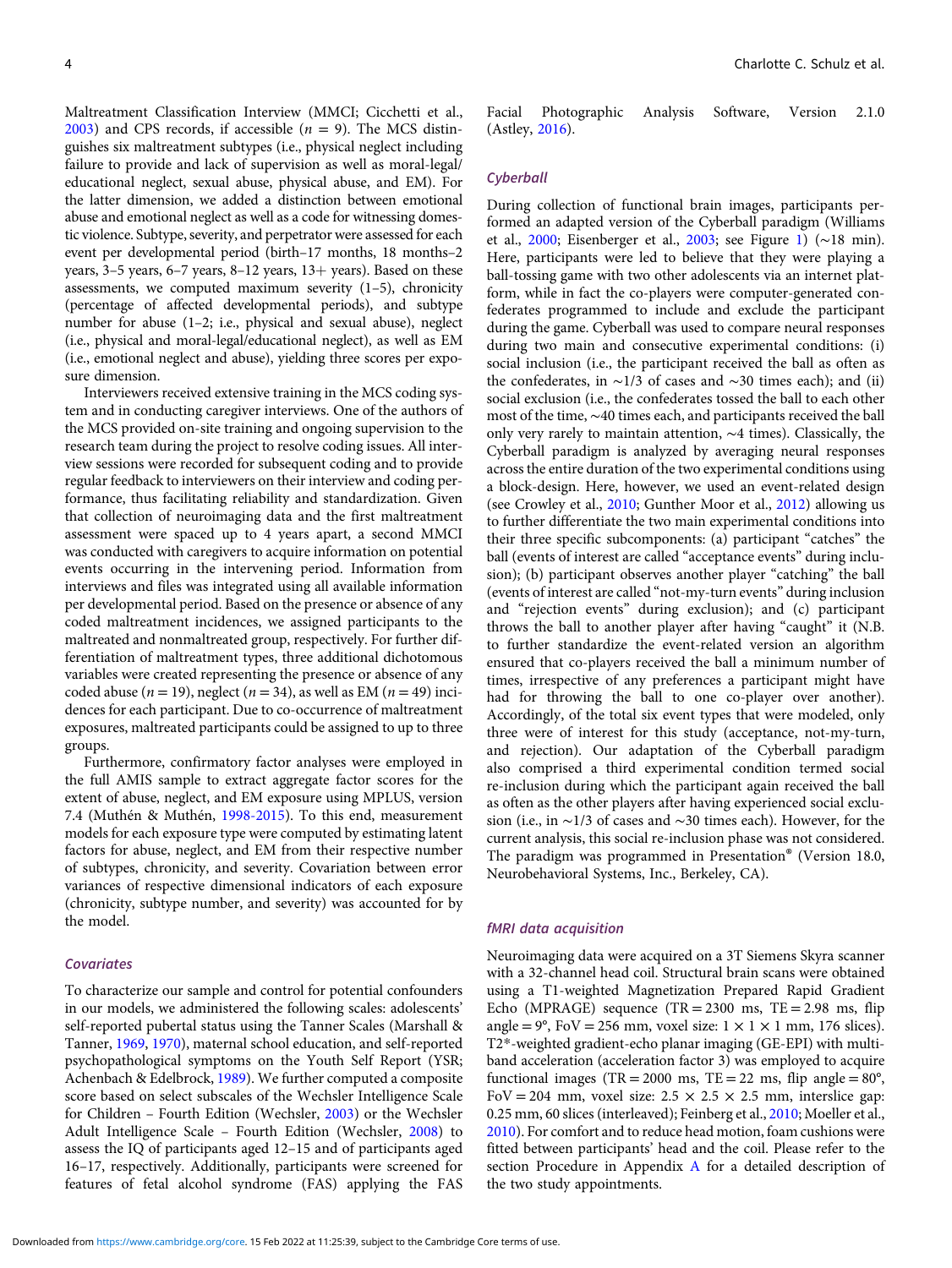<span id="page-4-0"></span>

Figure 1. Event-related Cyberball paradigm. The figure illustrates two possible sequences of the event-related Cyberball task which imposes static events on a dynamic paradigm. First, the ball is in the glove of the computerized confederate (Slide 1; jittered 500–4000 ms; average 2300 ms). Next, the ball disappears and the glove outline yellows (Slide 2; 500 ms) when the confederate has apparently decided where to throw the ball. Measurements are locked to the event when the ball reappears, briefly remains stationary (1000 ms), and travels to the other player. In not-my-turn/rejection trials (i.e., not receiving the ball in the inclusion versus exclusion phase, respectively), the ball is thrown to the other confederate (Slide 3a-4a; yellow ball; left pathway) whereas in acceptance trials, the ball is thrown to the participant (Slide 3b-4b; right pathway; red ball).

## fMRI data analysis

## Whole-brain analyses

Statistical Parametric Mapping 12 (SPM12, version 7487; Wellcome Department of Imaging Neuroscience Group, London, UK) was used for all event-related Cyberball whole-brain analyses. Imaging data were pre-processed applying standard procedures, including slice time correction, realignment with a rigidbody transformation to correct for head motion, as well as co-registration to individual structural scans. Subsequently, pre-processed volumes were normalized to the Montreal Neurological Institute (MNI) template with a 12-parameter affine and non-linear transformation (after having manually set the origin of each structural image), and resampled to 2 mm<sup>3</sup>. Finally, spatial smoothing was applied using an 8 mm Full Width at Half Maximum (FWHM) Gaussian kernel. Onsets of all six event-types with a duration of 0 convolved with the canonical hemodynamic response function (HRF) served as the basis for the single-subject design matrix (i.e., first level analysis). A high-pass frequency filter (cutoff 128s) and corrections for autocorrelation between scans were applied to fMRI time-series data during model estimation. The six motion parameters derived from realignment were subsequently included as regressors of no interest to account for movement-related covariance.

Based on the three event-types of interest, the following two main contrasts were computed on the first level: (i) rejection events versus not-my-turn events; and (ii) rejection events versus acceptance events. These single-subject contrasts were subsequently used to generate a random-effects group-level whole-brain analysis (one-sample t-tests) across all participants to examine taskinduced brain activation. All group-level analyses were corrected for multiple comparisons according to most recent recommendations using a stringent family-wise error (FWE) correction procedure (Eklund et al., [2016;](#page-10-0) Roiser et al., [2016](#page-11-0); i.e., p < 0.05 FWE corrected at the voxel level, with a cluster extent of  $k > 20$ ).

## Analyses of age, maltreatment, and maltreatment X age effects

Using the SPM Volume toolbox, we extracted and averaged raw activation values (betas) from theoretically relevant clusters identified by computing the aforementioned whole-brain contrasts across all participants. Significant clusters from whole-brain contrasts were screened on whether the brain regions had been previously reported to be activated by Cyberball paradigms. First, we entered the peak coordinates of each cluster in the Neurosynth platform [\(www.neurosynth.org](http://www.neurosynth.org)) and searched for studies reporting activation within a 6 mm radius using the key words "exclusion", "rejection", "Cyberball", and "ostracism". Secondly, we verified for each study that Cyberball was used as an fMRI paradigm. In a third step, we compared our results to the results from the most recent meta-analyses in the field (Mwilambwe-Tshilobo & Spreng, [2021;](#page-11-0) Rotge et al., [2015](#page-11-0); Vijayakumar et al., [2017](#page-12-0)), two Cyberball studies on adversity (Puetz et al., [2014](#page-11-0); van den Berg et al., [2018\)](#page-11-0), and two event-related Cyberball studies (Will et al., [2016;](#page-12-0) Will et al., [2015\)](#page-12-0) which are all not included in the Neurosynth database. Clusters were chosen for further maltreatment and age analyses which had previously been reported in at least two original studies (or one Cyberball study on adversity) or one meta-analysis. This selection procedure yielded 21 clusters of interest: three clusters for the contrast rejection > not-my-turn, one cluster for the contrast  $not-my-turn$  > rejection, eleven clusters for the contrast rejection > acceptance, as well as six clusters for the contrast acceptance > rejection. For the latter contrast, one very large cluster was further subdivided into five theoretically important subpeaks based on the same selection procedure to increase specificity. Activation differences for these clusters were computed based on the averaged beta values for each event type. All further analyses were conducted with IBM SPSS Statistics for Windows, version 25.0.

We first probed main effects of age and maltreatment exposure (i.e., abuse, neglect, and EM) as well as age by maltreatment exposure interactions for our contrasts of interest. Because we identified maltreatment exposure by age effects, we compared adolescents with and without the respective exposure separately within young and mid-adolescent groups and vice versa. In this first step, the uncontrolled between-group effects of the neglected, abused, and emotionally maltreated versus nonmaltreated participants were tested. Next, within the two age groups, we modelled all three types of maltreatment exposure, while controlling for one another. Finally, within individuals with the respective maltreatment exposure, we regressed activation differences on aggregate factor scores for abuse, neglect and EM to examine the dose-dependent effects of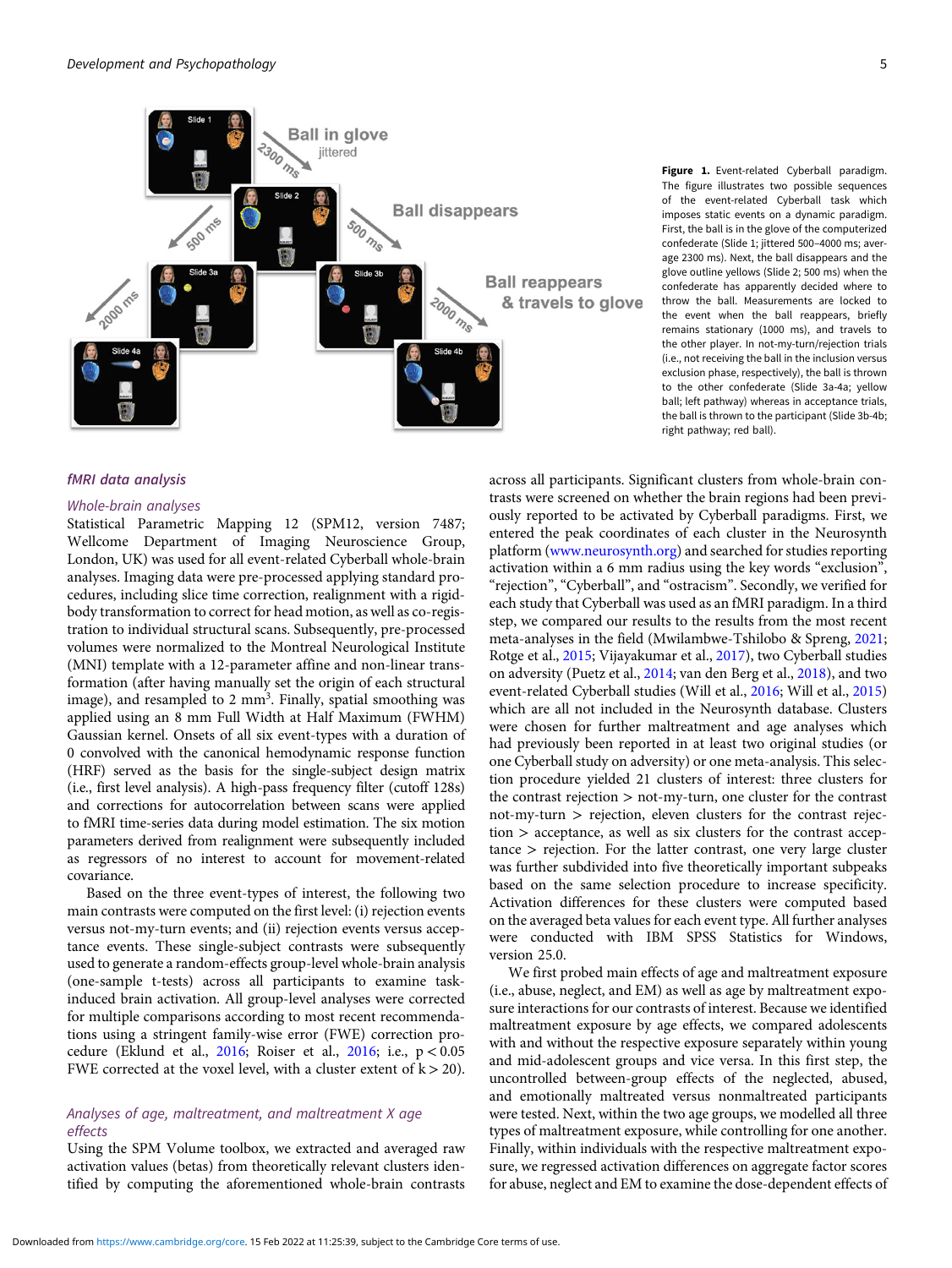each type of exposure. All analyses were controlled for multiple comparisons (number of clusters used for extraction per contrast;  $q < .0045$  for rejection  $>$  acceptance contrast;  $q < .0083$  for acceptance > rejection contrast;  $q < .0167$  for rejection > not-my-turn contrast;  $p < .05$  for not-my-turn > rejection contrast). Refer to section Analyses of Age, Maltreatment, and Maltreatment  $\times$  Age Effects in Appendix [A](https://doi.org/10.1017/S0954579421001681) for a more detailed description of the conducted analyses.

#### Results

#### Whole-brain analyses

### Rejection versus not-my-turn

Whole-brain analyses showed heightened neural activity for rejection relative to not-my-turn trials in the superior temporal gyrus (STG) as well as two clusters within the PRC/PCC. Significant clusters are displayed in Figure [B1](https://doi.org/10.1017/S0954579421001681) and summarized in Table [B3](https://doi.org/10.1017/S0954579421001681) in Appendix [B.](https://doi.org/10.1017/S0954579421001681) For the inverse contrast, please also refer to Table [B3](https://doi.org/10.1017/S0954579421001681) in Appendix [B.](https://doi.org/10.1017/S0954579421001681)

#### Rejection versus acceptance

For the rejection > acceptance contrast, we observed increased neural activity in primary and secondary visual cortex, lingual gyrus, PRC/PCC, IPL, precentral gyrus, dlPFC, STG, SFG, inferior frontal gyrus, parahippocampal gyrus (PHG), and AI. Conversely, for the acceptance > rejection contrast we observed increased neural activity in the dACC/pre-supplementary motor area (pre-SMA), primary somatosensory cortex, middle frontal gyrus (MFG)/dlPFC, insula/putamen, and the thalamus/hypothalamus (see Figure [B2](https://doi.org/10.1017/S0954579421001681) and Table [B4](https://doi.org/10.1017/S0954579421001681) in Appendix [B](https://doi.org/10.1017/S0954579421001681)).

## Effects of age, maltreatment subtypes, and maltreatment subtypes  $\times$  age

## Main effects of age and maltreatment subtypes

A significant main effect of age only emerged within clusters derived from the contrast rejection > acceptance, namely in the left STG (peak voxel at  $[-48, -34, 6]$ ;  $F(1, 87.76) = 8.94$ ,  $p = .004$ ,  $\eta_p^2 = .084$ ), IPL (peak voxel at [−44, −72, 38];  $F(1, 96) = 11.53$ ,  $p < .001$ ,  $\eta_p^2 = .107$ ), and SFG (peak voxel at [-24, 24, 52];  $F(1, 96) = 9.40, p = .003, \eta_p^2 = .089$ , as well as right dlPFC (peak voxel at [48, 30, 20];  $F(1, 96) = 8.82$ ,  $p = .004$ ,  $\eta_p^2 = .084$ ), always indicating a greater activation difference for younger adolescents (see Figure 2 as well as Table  $\overline{B5}$  $\overline{B5}$  $\overline{B5}$  in Appendix  $\overline{B}$  $\overline{B}$  $\overline{B}$ ). These results remained unchanged when controlling for psychopathological symptoms (all ps < .05). No main effects of maltreatment exposure which were robust to controlling for multiple comparisons emerged for any cluster.

## Interaction effect of age  $\times$  maltreatment subtypes

Within two clusters derived from the contrast acceptance > rejection, we found significant interaction effects of age by maltreatment subtype, namely in a cluster with its main peak in the left dACC/pre-SMA (peak voxel at [−6, 4, 50]) and another cluster encompassing the left MFG/dlPFC (peak voxel at [−32, 38, 32];  $ps \leq .008$ ). For the dACC/pre-SMA cluster, abuse  $(F(1, 55) = 7.52, p = .008, \eta_p^2 = .120)$ , neglect  $(F(1, 70) = 10.82,$  $p = .002$ ,  $\eta_p^2 = .134$ ), and EM ( $F(1, 85) = 13.00$ ,  $p < .001$ ,  $\eta_p^2$  = .133) each showed a significant interaction with age. For the MFG/dlPFC cluster, a significant interaction effect emerged between abuse and age ( $F(1, 55) = 9.16$ ,  $p = .004$ ,  $\eta_p^2 = .143$ ). Notably, while EM also interacted with age in predicting activation



Figure 2. Main effects of age for the Rejection > Acceptance contrast. The bar graphs display mean beta values and their standard errors for the activation difference rejection > acceptance in the superior temporal and frontal gyrus (STG, peak voxel at [−48, −34, 6]; SFG, peak voxel at [−24, 24, 52]), dorsolateral prefrontal cortex (dlPFC; peak voxel at [48, 30, 20]) and inferior parietal lobule (IPL; peak voxel at [-44, -72, 38]) separately for early and mid-adolescent participants. \*\* p < .01. \*\*\*  $p < .001$ .

differences in the same cluster  $(F(1, 85) = 7.25, p = .009,$  $\eta_p^2$  = .079), this effect was abolished after correction for multiple comparisons ( $q < .0083$  for acceptance > rejection contrast). Likewise, another EM x age interaction emerged in a cluster derived from the contrast rejection > acceptance with its peak in the right primary visual cortex (peak voxel at [12, −90, −2];  $F(1, 85) = 7.86, p = .006, \eta_p^2 = .085$  which was also abolished after correction for multiple comparisons ( $q < .0045$  for rejection > acceptance contrast).

Next, in light of the size of the dACC/pre-SMA cluster (>7000 voxels) we conducted further specification analyses within a 5 mmsphere around the main peak in the left dACC/pre-SMA at [−6, 4, 50].<sup>2</sup> Interaction effects for neglect x age and EM x age were also significant  $(q < .01)$  for the main peak sphere (neglect:  $F(1, 70) = 7.08, p = .0096, \eta_p^2 = .092; \text{ EM: } F(1, 85) = 9.86,$  $p = .002$ ,  $\eta_p^2 = .104)^3$ , whereas abuse did not show a significant interaction with age for the left dACC/pre-SMA sphere. All significant interaction effects survived controlling for SES and psychopathological symptoms ( $ps < .05$ ).

<sup>2</sup>Additionally, interaction effects between maltreatment subtypes and age were tested for four theoretically important subpeaks of the dACC/pre-SMA cluster (defined by the selection criteria described in the methods section Analyses of age, maltreatment, and maltreatment X age effects): (a) the primary somatosensory cortex (peak voxel at [−38, −26, 54]), (b) premotor cortex/supplementary motor area (PMC/SMA; peak voxel at [−30, −10, 60]), (c) right dACC (peak voxel at [10, 22, 32]), and (d) paracentral lobule (peak voxel at [−10, −22, 46]). Significant interaction effects with age emerged in the right dACC sphere for all three maltreatment subtypes (abuse:  $F(1, 55) = 8.67$ ,  $p = .005$ ,  $\eta_p^2 = .136$ ; neglect:  $F(1, 70) = 9.18$ ,  $p = .003$ ,  $\eta_p^2 = .116$ ; EM:  $F(1, 85) = 9.83$ ,  $p = .002$ ,  $\eta_p^2 = .104$ ). Further, neglect and EM interacted with age in the prediction of acceptance > rejection activation differences in the primary somatosensory cortex (neglect:  $F(1, 70) = 7.28$ ,  $p = .009$ ,  $\eta_p^2 = .094$ ; EM:  $F(1, 85) = 7.55$ ,  $p = .007$ ,  $\eta_p^2 = .082$ ). For the left PMC/SMA, only the interaction between EM x age proved significant  $(F(1, 85) = 7.17, p = .009, \eta_p^2 = .078)$ whereas for the paracentral lobule sphere no significant interaction effects emerged. All interaction effects for dACC/pre-SMA subpeaks remained significant when controlling for SES and psychopathological symptoms (ps < .05). However, separate follow-up analyses for early and mid-adolescents including all three maltreatment subtypes to predict acceptance > rejection activation differences within the three subpeaks did not reveal any significant main effects (ps > .05), indicating no exposure-specific effects.

<sup>3</sup>The EM x age interaction for the dACC/pre-SMA sphere remained significant even after removing all cases with exposure to witnessing domestic violence from the EM group (remaining  $n = 34$ ;  $F(1, 70) = 10.35$ ,  $p = .002$ ,  $\eta_p^2 = .129$ ).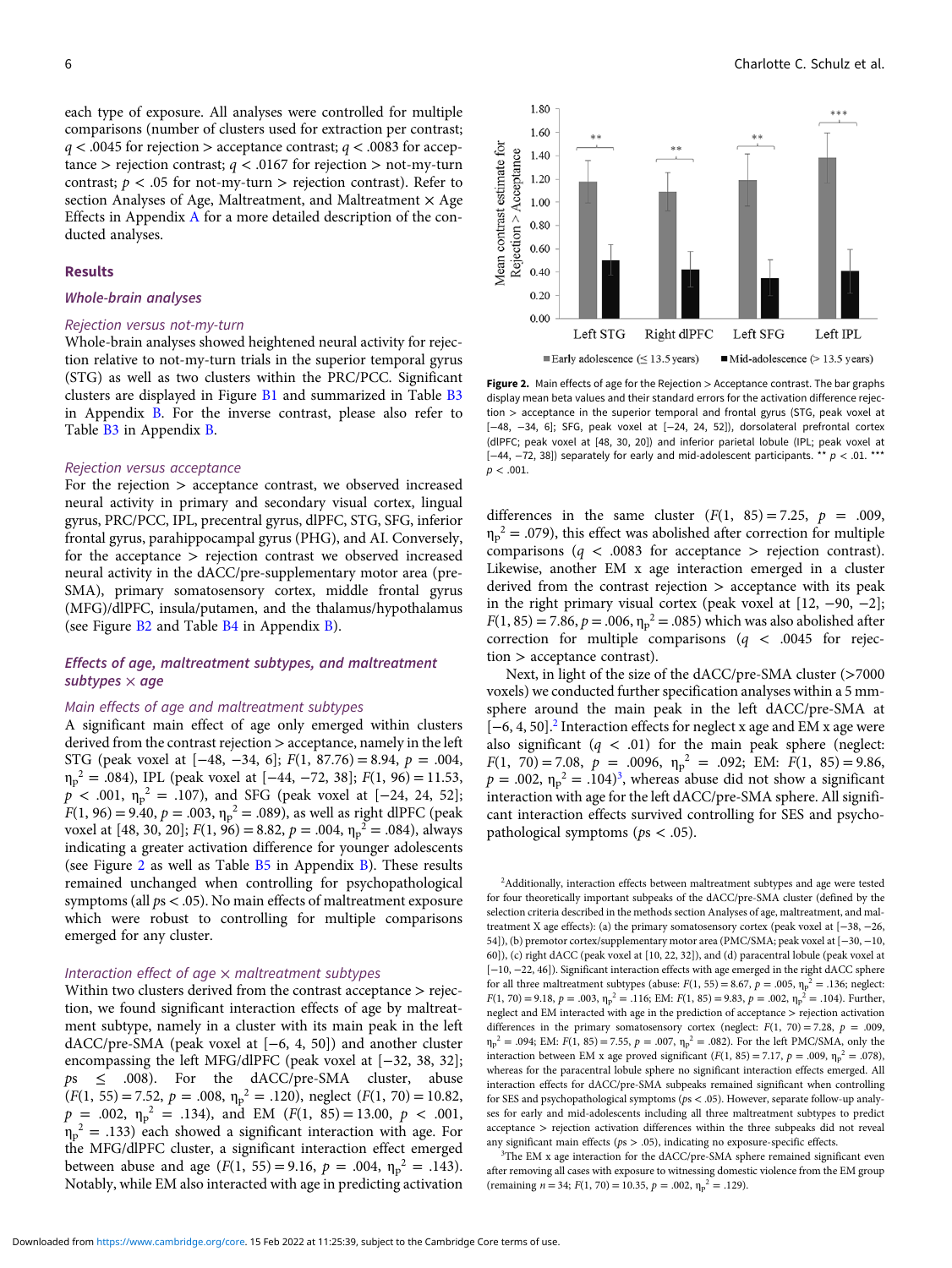

Figure 3. Age  $\times$  emotional maltreatment interaction within left dACC/pre-SMA sphere (Acceptance > Rejection contrast). The bar graphs display the mean beta values and their standard errors for the activation difference acceptance > rejection in the left dorsal anterior cingulate cortex/pre-supplementary motor area (dACC/pre-SMA; 5 mm sphere at peak voxel [−6, 4, 50]) separately for emotionally maltreated and nonmaltreated participants within the early and mid-adolescent groups. n.s. = non-significant. \*  $p < .05$ . \*\*\*  $p < .001$ .

Descriptively, reported effects for the acceptance > rejection contrast in the dACC/pre-SMA sphere (neglect  $\times$  age, EM  $\times$  age) and MFG/dlPFC cluster (abuse  $\times$  age) emerged due to a decrease in the activation difference with increasing age for nonmaltreated adolescents, but an increase in this activation difference with increasing age for maltreated adolescents (refer to Figure 3 for an illustration of this pattern). Yet, between-group differences for early versus mid-adolescents only reached significance within the maltreated groups ( $ps \leq .009$ ). Compared to their nonmaltreated counterparts, within early adolescence only the emotionally maltreated and abused groups (but not the neglected group) showed a significantly lower acceptance > rejection activation difference in the dACC/pre-SMA sphere and the MFG/dlPFC cluster, respectively ( $ps \leq .016$ ). Between-group differences for abuse, neglect and EM-exposed versus nonmaltreated participants within the mid-adolescent group as well as for the comparison of early versus mid-adolescents within the nonmaltreated group were not significant ( $ps > .05$ ).

To further specify age by exposure interactions, we tested between-group effects of the three types of exposure within early and mid-adolescence separately while controlling for one another. When including all three exposure types within a single model, only one significant main effect emerged for the early adolescent group. Younger emotionally maltreated adolescents showed significantly decreased brain activation to acceptance versus rejection in the dACC/pre-SMA sphere when compared to younger adolescents without a history of EM ( $F(1, 46) = 4.27$ ,  $p = .045$ ,  $\eta_p^2 = .085$ ). In the same model, neglect and abuse did not explain brain activation within this region. The above effect remained significant after controlling for SES and psychopathological symptoms ( $ps < .05$ ). Refer to Figure 3 for an illustration of the interaction effect between age and EM in dACC/pre-SMA sphere.

## Effects of continuous maltreatment dimensions

To examine the effects of continuous maltreatment dimensions, associations between each maltreatment dimension and extracted betas from clusters showing significant rejection versus acceptance as well as rejection versus not-my-turn activation differences were computed including only those participants having experienced the specific maltreatment subtype (i.e.,  $n = 34$  neglected,  $n = 19$ abused, and  $n = 49$  emotionally maltreated adolescents). After correction for multiple comparisons, we found a significant negative association between the neglect dimension scores and the rejection > acceptance activation difference in the left PHG (peak voxel at  $[-28, -28, -20]$ ; β = −.51, p = .002,  $R^2$  = .261). Thus, higher neglect dimension scores were associated with decreasing activation for rejection versus acceptance in the left PHG (see Figure [4](#page-7-0)a). In contrast, the EM dimension correlated positively with the rejection > not-my-turn activation difference in the left PRC/PCC (peak voxel at [−8, −38, 40]; β = .41,  $p = .003$ ,  $R^2 = .169$ .<sup>4</sup> Therefore, higher EM dimension scores were associated with increasing activation for rejection versus not-my-turn in the left PRC/PCC (see Figure [4](#page-7-0)b). In addition, analyses revealed an association of the EM dimension scores with the rejection > acceptance activation difference in the left IPL (peak voxel at [−44, −72, 38]; β = .39, p = .005,  $R^2$  = .153). However, the latter association did not survive correction for multiple comparisons ( $q < .0045$  for rejection > acceptance contrast). All effects remained significant when controlling for the respective other maltreatment dimensions as well as for age and psychopathological symptoms ( $ps$  < .05). In addition, analyses yielded no significant associations between activation differences in the left PHG and PRC/PCC and the respective other maltreatment dimensions ( $ps > .05$ ).

#### Supplementary analyses

In addition to the above analyses focusing on the effects of maltreatment subtypes and dimensions, we also assessed the main and interaction effects of global maltreatment experiences and age (see section Analyses of categorical age and maltreatment variables in Appendix [A](https://doi.org/10.1017/S0954579421001681) for the methods, and section Effects of Age, Maltreatment, and Maltreatment  $\times$  Age in Appendix [B](https://doi.org/10.1017/S0954579421001681) for the results).

## Discussion

This study examined age- and maltreatment-related alterations in neural reactivity to social exclusion during early and mid-adolescence. A striking pattern of age-dependent effects emerged in between-group analyses of emotionally maltreated versus nonmaltreated youth. Regions implicated in saliency processing (dACC/ pre-SMA) and regulatory functions (MFG/dlPFC) thus exhibited activation patterns consistent with maltreatment-related hypersensitivity to peer cues during early versus mid-adolescence. At the within-group level, exposure-specific analyses underscored the pertinence of EM (for activation in PRC/PCC) and neglect (for activation in PHG) for altered neural responses to social exclusion versus inclusion among adolescents. In what follows, we briefly embed our whole-brain analyses of the social exclusion task as well as our age-dependent effects in the literature before turning to our maltreatment-related findings.

Our whole-brain findings relating to social exclusion across the full adolescent sample mesh well with data from recent metaanalyses (Vijayakumar et al., [2017](#page-12-0); Mwilambwe-Tshilobo & Spreng, [2021](#page-11-0)). We found social exclusion-related brain activation (contrasted to acceptance events) predominantly in a network of brain regions supporting social cognition (i.e., mentalizing, cognitive control, and emotion regulation). In contrast, acceptance elicited greater activation in the salience and motor preparation networks. Aligning with previous Cyberball findings (Puetz

<sup>4</sup> The positive association of the EM dimension with the rejection > not-my-turn activation difference in the left PRC/PCC remained significant even after removing all cases with exposure to witnessing domestic violence from the EM group (remaining  $n = 34$ ;  $\beta = .58, p < .001, R^2 = .332$ .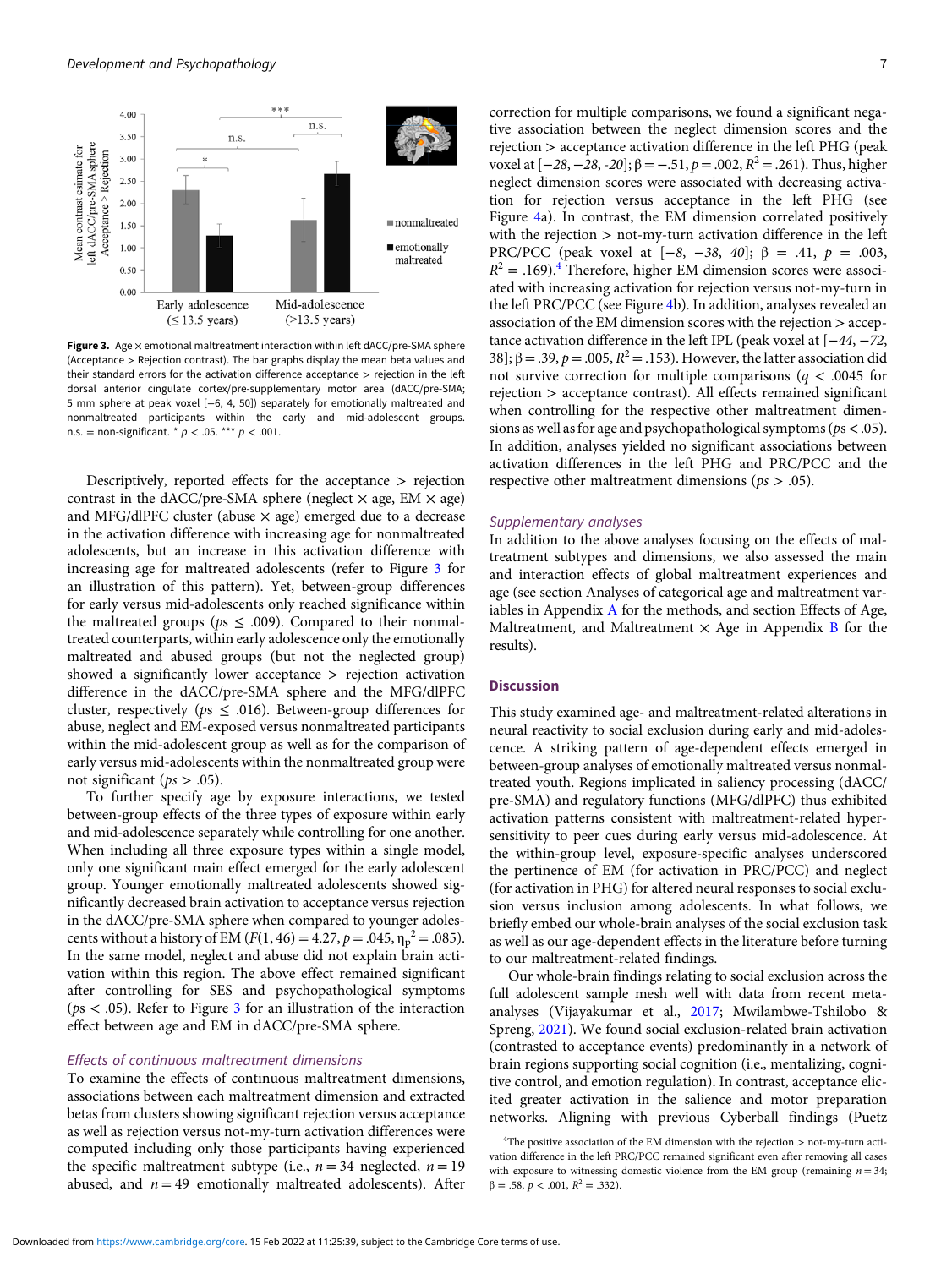<span id="page-7-0"></span>

Figure 4. Dose-dependent within-group effects of maltreatment exposures on activation differences in left PHG (Rejection > Acceptance contrast) and PRC/PCC (Rejection > Notmy-turn contrast). Scatterplot (a) displays the association between the factor values for the neglect dimension and the extracted raw activation values (betas) for the rejection > acceptance contrast in left parahippocampal gyrus (PHG; peak voxel at  $[-28, -28, -20]$ ;  $\beta = -.51$ ,  $p = .002$ ,  $R^2 = .261$ ) within the neglected group (n = 34). Scatterplot (b) displays the association between the factor values for the emotional maltreatment dimension and the extracted betas for the rejection > not-my-turn contrast in left precuneus/posterior cingulate cortex (PRC/PCC; peak voxel at  $[-8, -38, 40]$ ;  $\beta = .41$ ,  $p = .003$ ,  $R^2 = .169$ ) within the emotionally maltreated group (n = 49).

et al., [2014;](#page-11-0) van der Meulen et al., [2017;](#page-12-0) Will et al., [2015\)](#page-12-0), these brain regions also subserve social decision-making and may reflect various computations before passing the ball to one of the other players.

Within some of the regions above, we additionally found a prominent age-related decrease for activation during rejection versus acceptance-related events from early to mid-adolescence. Specifically, such associations with age emerged for the left STG, IPL, and SFG, as well as right dlPFC, indicating increased activation to social exclusion among early adolescents. The respective brain regions are thought to play an important role in mentalizing (STG, IPL; Mars et al., [2012\)](#page-11-0), self-awareness (SFG; Goldberg et al., [2006\)](#page-10-0), as well as cognitive control (SFG; Li et al., [2013\)](#page-11-0), particularly during social decision-making or emotion regulation (dlPFC; Crone et al., [2014](#page-10-0); Golkar et al., [2012](#page-10-0)). Elevated activation in these regions might signal increased self-awareness, internally-oriented thoughts, and perspective-taking as well as elevated cognitive effort to regulate exclusion-related emotions in young adolescents. For younger (as compared to older) adolescents, social inclusion might represent a particularly desirable, whereas social exclusion may reflect a particularly aversive state of affairs. While broadly mapping onto proposals of early adolescence being a phase with high susceptibility to peer influence (e.g., Brown, [1990;](#page-10-0) Steinberg & Monahan, [2007;](#page-11-0) Blakemore, [2018\)](#page-10-0), these data could also suggest an adaptive hyper-activation due to the ongoing developmental process in these late-developing cortical regions (Giedd & Denker, [2015\)](#page-10-0).

Turning to maltreatment, no main effect emerged either for maltreatment subtype or for global maltreatment (see Appendix [B](https://doi.org/10.1017/S0954579421001681) for results on between-group analyses of global maltreatment and its interaction with age). Instead, age-related effects implied that early adolescent neglected and emotionally maltreated individuals showed less decrease in (or continuingly elevated) dACC/pre-SMA activation during rejection (relative to acceptance and compared to nonmaltreated controls), while their mid-adolescent counterparts showed the reverse pattern. Follow-up analyses indicated that the interaction effect in the dACC/pre-SMA was mainly driven by early adolescents and EM. Specifically, in early adolescence, only EM exposure accounted for unique variance

in dACC/pre-SMA activation differences over and above other exposures (abuse, neglect). Conversely, there were no exposurespecific effects of maltreatment within the mid-adolescent group (though global maltreatment indicated a reversal of the effects in early adolescence; see Appendix [B\)](https://doi.org/10.1017/S0954579421001681).

EM has also been linked to an increased responsivity to social exclusion in another Cyberball study (van Harmelen et al., [2014](#page-12-0)). In adult participants, this study reported an association of EM with exclusion-related activation in the dmPFC, a brain region adjacent to the dACC, forming part of a network thought to be involved in appraisal and expression of negative emotions (Etkin et al., [2011](#page-10-0)). Likewise, van den Berg et al. ([2018\)](#page-11-0) reported a positive relationship between a combined physical and emotional neglect score and dmPFC as well as insula activation in an intergenerational sample of children and adults. Given that our study found an effect of EM after controlling for physical neglect, our results suggest that the effect may be primarily attributable to EM. Potentially EM – owing to its roots in disruptions of the species-expected caregiver-child relationship – may specifically predispose to vulnerability to analogous situations involving peer exclusion. For youth exposed to exceedingly rejecting caregivers (as in the case of EM), even the slightest cues of peer rejection may be highly salient, conveying a sense of feeling doubly rejected (by peers and caregivers, alike), especially in early adolescence when acceptance by the peer group may matter most (cf. Brown, [1990;](#page-10-0) Steinberg & Monahan, [2007](#page-11-0); Blakemore, [2018](#page-10-0)).

It might be noteworthy that, unlike previous reports, the increased activation in the dACC/pre-SMA cluster did not emerge for the rejection  $>$  acceptance but for the acceptance  $>$  rejection contrast. However, follow-up analyses of this cluster suggested that activation differences between maltreated versus nonmaltreated youth were at least partly attributable to continuing activation to rejection following diminished activation to acceptance (see section Effects of Age, Maltreatment, and Maltreatment  $\times$  Age in Appendix [B](https://doi.org/10.1017/S0954579421001681)). Moreover, other studies examining youth and early adult samples with the Cyberball paradigm similarly report acceptance > rejection (or inclusion > exclusion in a block design) activation in the salience network including the dACC, pre-SMA, insula, and putamen as well as in regions supporting social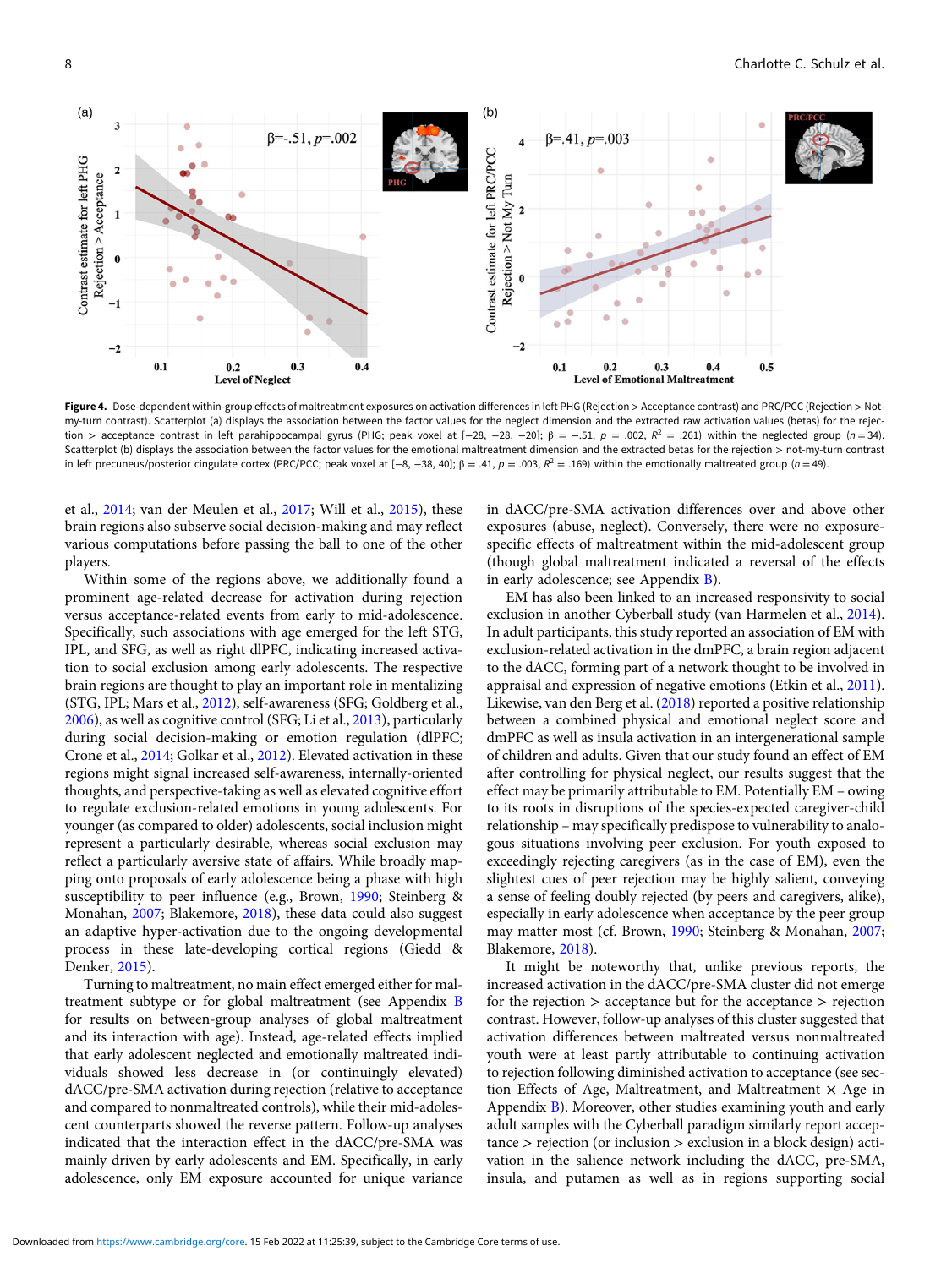decision-making and emotion regulation like the MFG/dlPFC (Puetz et al., [2014](#page-11-0); van der Meulen et al., [2017;](#page-12-0) Will et al., [2015](#page-12-0)). Thus, one important contributing factor might be participants' developmental stage. Early adolescents are particularly receptive for (social) rewards (Galvan, [2010](#page-10-0)). Likewise, fitting into a peer group is a key motivational goal during early adolescence (Brown, [1990](#page-10-0)). Therefore, inclusion/acceptance might constitute the cue with the highest salience during (early) adolescence, which would, in turn, increase the probability to find an effect for the acceptance > rejection contrast. Incidentally, this developmental perspective could also shed light on previous failures to find effects of social exclusion versus inclusion in the dACC for adolescent samples (Eisenberger, [2012;](#page-10-0) Rotge et al., [2015\)](#page-11-0).

A further age-dependent effect of abuse emerged in the MFG/ dlPFC. Here, the same activation pattern as for the dACC/ pre-SMA emerged: a decrease in the activation difference for acceptance > rejection with increasing age for nonmaltreated adolescents, contrasted by an increase in this activation difference with increasing age for maltreated adolescents. However, when controlling for the respective other maltreatment subtypes in follow-up analyses, we did not find a significant effect of abuse, neglect or EM within the early or mid-adolescent group. On the one hand, these non-significant findings could be due to the lower sample size in the age-specific follow-up analyses. On the other hand, it might point to similar effects of different maltreatment exposures in line with our detected global maltreatment effect as a function of age (see section Effects of Age, Maltreatment, and Maltreatment  $\times$  Age in Appendix [B](https://doi.org/10.1017/S0954579421001681) for the results). Thus, besides maltreatment-related hypersensitivity to social exclusion in early adolescence, global maltreatment effects supported a reversal of effects in mid-adolescence. This potentially points to a neurobiologically-based age- or time-dependent adaptation to persistent adversity, as often reported using stresshormone measures (G. E. Miller et al., [2007;](#page-11-0) Trickett et al., [2010;](#page-11-0) White et al., [2017](#page-12-0)).

Our dimensional analyses within the subgroups of neglected, abused or emotionally maltreated adolescents also lend further support to exposure-specific effects for social exclusion. Thus, we detected a dose-dependent effect of EM for the highly stringent rejection > not-my-turn contrast in the left PRC/PCC, even after adjusting for the level of neglect and abuse exposure as well as psychopathological symptoms and age. A similar positive association between EM and the contrast rejection > acceptance emerged in the left IPL (trend-level after correcting for multiple comparisons). Notably, Puetz and colleagues [\(2014\)](#page-11-0) reported reduced IPL activation to social exclusion for children with a history of early caregiver separation (a majority exposed to neglect) compared to non-separated controls. Together with Puetz et al.'s [\(2014](#page-11-0)) finding of separation-related dACC blunting to exclusion, these findings contrast markedly with the patterns we found for EM. Potentially, this may imply exposure-specific activation patterns for EM versus neglect-exposed youth during social exclusion, involving hyper-activation versus hypo-activation of the defaultmode and salience networks mediating internally-oriented thoughts (e.g., mentalizing) as well as detection of salient stimuli, respectively (Spreng et al., [2009;](#page-11-0) Menon, [2011\)](#page-11-0).

A second notable finding from our within-group analysis revealed an association of neglect with blunted activation during social exclusion in the left PHG. This correlation was specific for neglect, as it survived controlling for the extent of co-occurring EM and abuse as well as psychopathological symptoms and age. Alterations in structure and function of the hippocampus and the adjacent PHG have been reported in other studies with maltreated samples (McLaughlin et al., [2019](#page-11-0)). In turn, given the proximity to the HPA axis, links may exist to neglect-related hypocortisolism detected using neuroendocrine measures (e.g., Doom et al., [2020](#page-10-0)). Conversely, threat/abuse experiences coincide with increased activation in this region using other fMRI tasks (especially during memory encoding; e.g., Lambert et al., [2019\)](#page-11-0).

Meta-analytic evidence suggests that the PHG is involved in theory-of-mind and navigation processes as well as autobiographical memory and default-mode network activity (Spreng et al., [2009](#page-11-0)). It is assumed that all these processes reflect some kind of self-projection (i.e., envisioning yourself in the past, in the future, as well as in another person's perspective; Buckner & Carroll, [2007](#page-10-0)). As a consequence, adolescents having experienced physical neglect might detach from self-projection during social exclusion in an attempt to suppress the occurrence of negative emotions. These findings support our hypothesis of hypo-reactivity to social exclusion in relation to neglect.

Notably, however, caregiver deprivation/emotional neglect has equally been associated with increased activation to threat cues in overlapping areas (Maheu et al., [2010](#page-11-0)). Yet, unlike this work, our study employed a more ambiguous social threat (social exclusion) requiring cognitive-emotional appraisal that may afford participants more latitude for avoidant construals. Indeed, for Cyberball, psychophysiological work has recently demonstrated blunted physiological responses as a corollary of less positive internal representations of parents (White et al., [2021\)](#page-12-0), in line with such an avoidant interpretive bias.

A number of limitations of this study deserve attention. First, similar to previous fMRI research, but unlike much of the aforementioned psychophysiological research (e.g., Crowley et al., [2010](#page-10-0); White et al., [2021\)](#page-12-0), our study primarily yielded effects for the less stringent acceptance versus rejection contrast that compares two visually distinct events. For the more stringent rejection versus not-my-turn contrast that compares two visuo-spatially identical events in different experimental contexts, we merely found a dose-dependent within-group effect of EM on elevated PRC/PCC activation. Potentially, given their similarity with notmy-turn events, which themselves potentially resemble "microrejections" within the inclusion period (see Crowley et al., [2009;](#page-10-0) Will et al., [2016](#page-12-0)), this contrast may underestimate exclusionrelated brain activation, making detection of effects less likely. This notion was supported by the small set of clusters identified in whole-brain analyses for this contrast. From such a vantage point, the dose-dependent within-group association of EM with exclusion-related PRC/PCC activation actually seems quite striking.

Furthermore, matching maltreated and nonmaltreated groups could have led to an increased number of unreported maltreatment cases within the nonmaltreated group (Scott et al., [2010\)](#page-11-0). To counter this issue, nonmaltreated participants were thoroughly checked for any maltreatment incidences with caregiver interviews conducted at two time-points. Notably, in the event of unreported maltreatment incidences as well as other adversities and disruptions of attachment within the nonmaltreated group, this would have presumably led to an underestimation, not overestimation of the actual effects. Potentially, this provides one reason why regions exhibiting dose-dependent exposurerelated within-group effects (i.e., PRC/PCC, PHG) failed to show between-group effects, pointing to the future research avenue of distinguishing more and less burdened nonmaltreated subgroups.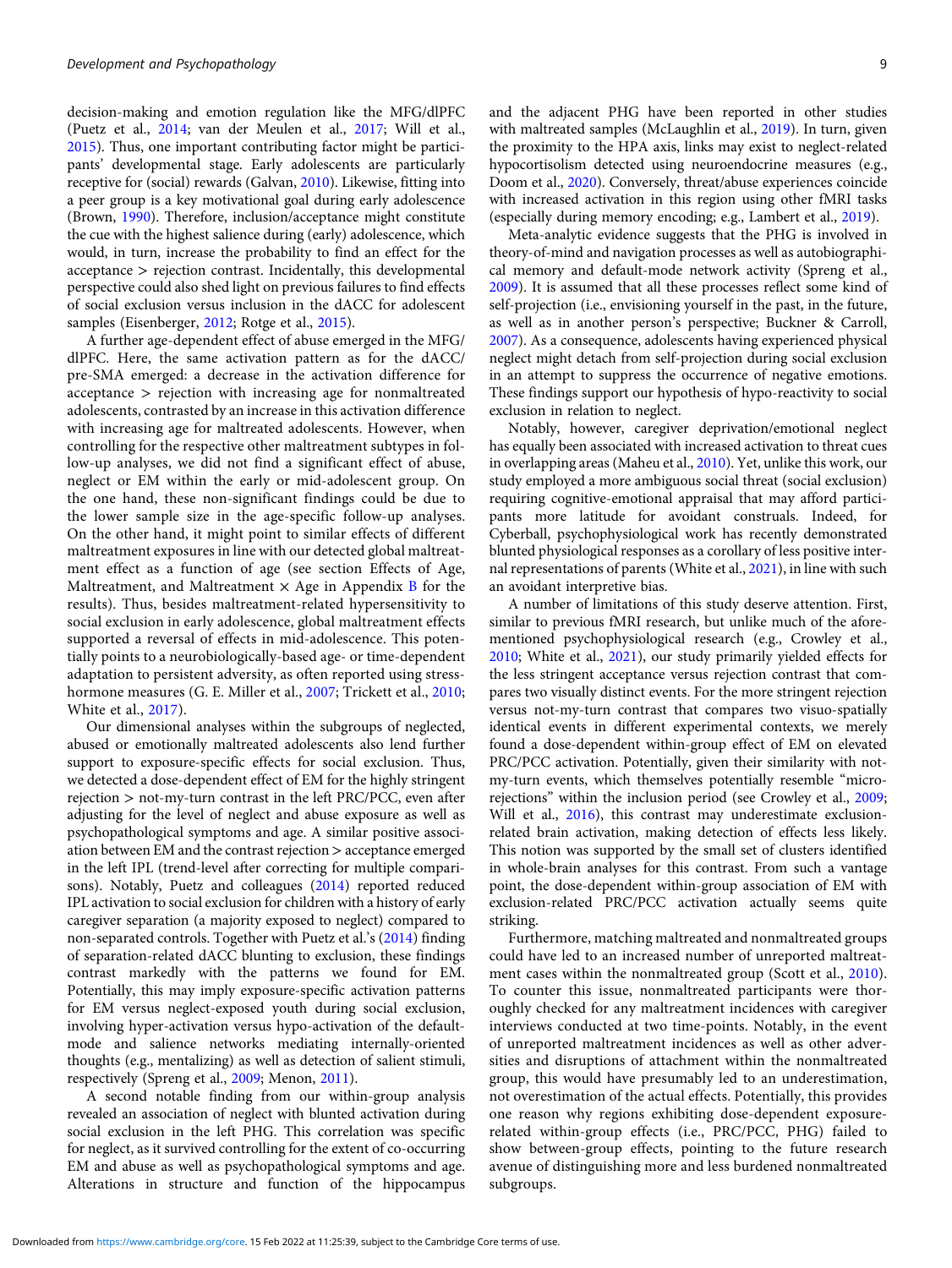Moreover, abuse was under-represented in our maltreated sample potentially contributing to an underestimation of its effects. While 84.5% ( $n = 49$ ) of our maltreated participants experienced some form of EM, only 32.8%  $(n = 19)$  of our maltreated group had a history of physical and/or sexual abuse. Thus, it is incumbent on future studies to oversample for abuse experiences to test the specific associations of abuse with neural correlates of social exclusion.

#### Conclusion

Our findings provide important new insights for the ongoing debate whether EM is best subsumed under the umbrella of threat/deprivation exposures or whether it is a qualitatively distinct experience, calling for an additional adversity dimension in its own right. To be sure, some aspects of EM appear to map onto the existing deprivation or threat dimensions (e.g., witnessing domestic violence).5 Moreover, recent behavioral work also invokes the "dimensional model of adversity and psychopathology" (DMAP; Miller et al., [2018\)](#page-11-0) to account for distinct longitudinal pathways linking emotional abuse (via peer relations) and emotional neglect (via school engagement and peer relations) to depressive outcomes (McNeil et al., [2020\)](#page-11-0). However, some aspects of EM (e.g., role reversal of child and caregiver, restricting the child's age-expected need for autonomy, caregiver threats of abandonment or suicide) do not neatly map onto the deprivation/threat distinction. More crucially, irrespective of the utility of distinguishing emotional abuse and neglect, behavioral data are inherently limited in shedding light onto whether EM exerts its effects on development via unique neuro-cognitive mechanisms or whether it co-opts overlapping neural circuits implicated in abuse/threat and neglect/ deprivation.

Our data offer some first indications that EM at least partly impinges on development via a unique set of neural mechanisms which may be particularly relevant for processing social information (i.e., saliency processing, mentalizing). Thus, inasmuch as EM is first and foremost a relational phenomenon, our data offer tentative support for a somewhat domain-specific mechanism whereby EM impacts future social interactions. Acting as threatening or insufficient sources of co-regulation, emotionally maltreating caregivers may engender disruptions in the species-expected child–caregiver attachment relationship, which, in turn, is thought to facilitate crucial capacities for forming and maintaining relationships (White et al., [2020](#page-12-0)). To clarify, effects of maltreatment on attachment security and disorganization (Cyr, Euser, Bakermans-Kranenburg, & van IJzendoorn, [2010\)](#page-10-0) as well as of attachment on social functioning (Groh et al., [2014\)](#page-10-0) are now both well-established meta-analytically. Therefore, it seems plausible that the effects of maltreatment on social functioning (McCrory et al., [2019](#page-11-0)) are at least partly propagated via neural pathways proposed to underlie individual differences in attachment security (Long et al., [2020](#page-11-0)) and disorganization (White et al., [2020](#page-12-0)). In the present study, we therefore relied on a paradigm that has proven effective in eliciting EM- and attachment-related differences in neural and psychophysiological activation across different developmental stages (e.g., DeWall et al., [2012;](#page-10-0) van den Berg et al., [2018](#page-11-0); van Harmelen et al., [2014](#page-12-0); White et al., [2012;](#page-12-0) White et al., [2021](#page-12-0)). To the extent that the neural circuitry implicated by us corresponds with results from some of this work (e.g.,

elevated dACC activation for anxious attachment; DeWall et al., [2012\)](#page-10-0) and aforementioned theoretical models (e.g., PRC, PCC; Long et al., [2020](#page-12-0); White et al., 2020), we contend that EM and attachment insecurity/disorganization may partly share a common neural basis.

Another important aspect is that our study focused on the effects of maltreatment-related adversities (i.e., abuse, neglect, and EM). Due to this focus on neural correlates of maltreatment, we controlled or matched groups for other adversities or environmental influences (e.g., SES) which could have confounded our maltreatment effects. In the case of SES, however, associated adversities like cognitive deprivation (i.e., less cognitive stimulation by caregivers) or neighborhood violence might have consequently been controlled for. It follows that underestimation of the influence of deprivation and threat for neural activation to social exclusion is conceivable in our study. Therefore, future research needs to extend the present study to other adversities beyond child maltreatment to test the effects of various aspects of deprivation and threat for neural activation to social exclusion.

In sum, ours is the first study to examine the relationship between differential maltreatment exposures and neural activity in a social interaction task within a sample of early and midadolescents. We extended previous research by applying an event-related Cyberball paradigm in a well-characterized maltreated sample and a carefully matched nonmaltreated control group. By recruiting a sizable sample of maltreated adolescents from the community, CAPS, well as CPS, we were able to include participants with a broad spectrum of different maltreatment exposures. Our design thus afforded the possibility of considering both between and within-group effects of differential maltreatment exposures.

In conclusion, the present study highlights effects of differential maltreatment exposures on neural mechanisms underlying atypical social functioning. It lends support to the hypothesis of a hyporeactive response to social exclusion following deprivation exposure (e.g., neglect). Moreover, disruptions in the species-expected child-caregiver attachment relationship (i.e., EM) appear to represent a crucial further aspect of maltreatment, accounting for independent variance in neural reactivity to social exclusion. These alterations in a brain network contributing to social cognition might provide part of the neuro-cognitive mechanism underlying the well-documented social deficits in the wake of maltreatment. Yet, further research is required to replicate and extend our findings in longitudinal designs in order to warrant causal conclusions on distinct neural mechanisms underpinning the pathways from severe childhood adversities including maltreatment to behavioral outcomes such as psychopathology and social functioning.

Supplementary material. To view supplementary material for this article, please visit <https://doi.org/10.1017/S0954579421001681>

Author contributions. Pascal Vrtička and Lars O. White contributed equally/ share last authorship.

Acknowledgments. We wish to thank all participating families as well as Sofia de Andrade, Elisa Klein-Peters, Mira Heckenhahn, Lisa Folkens, and Maurizio Bär for their support with data collection in this study. Furthermore, we would like to express our gratitude to Prof. Annette Klein, as well as Drs. Susan Sierau, Stephanie Stadelmann, Andrea Michel, Jan Keil, Anna Andreas, and Verena Dähne for their commitment to establishing the AMIS cohort as a foundation for the present study. The present research was conducted within the framework of the International Max Planck Research School on Neuroscience of Communication (IMPRS NeuroCom; Leipzig, Germany).

<sup>5</sup> Please note that witnessing domestic violence is unlikely to account for our effects of EM, as these persisted even after excluding children exposed to this subform of EM (see Footnotes 3 and 4).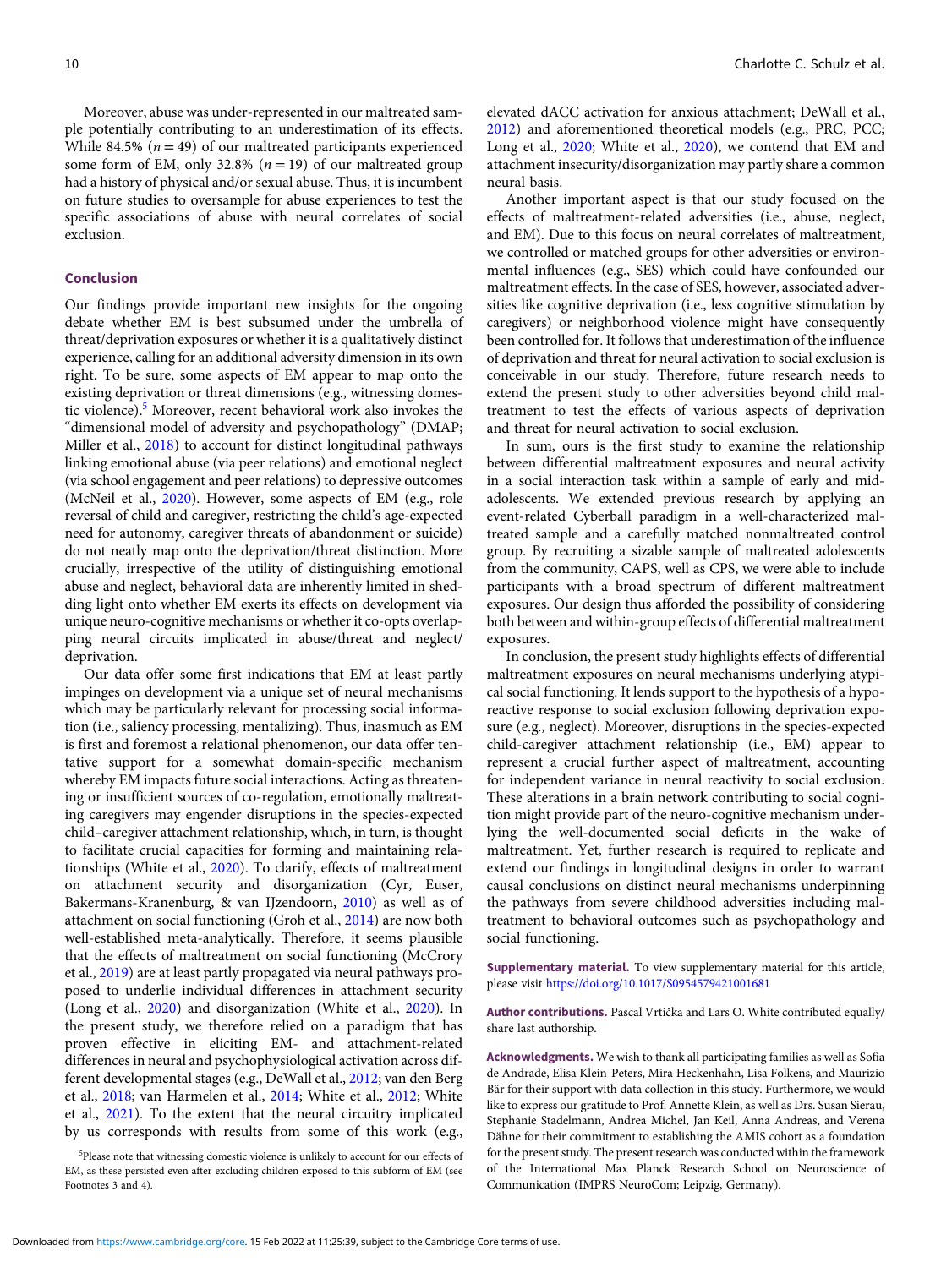<span id="page-10-0"></span>Funding statement. The preparation of this article and the research presented herein were supported by grants from the German Federal Ministry of Education and Research (Grants 01KR1201A to E), the European Social Fund of the European Union and the Free State of Saxony (Grant 100316844), as well as by LIFE – Leipzig Research Center for Civilization Diseases, University of Leipzig. LIFE is funded by means of the European Union, by the European Regional Development Fund (ERDF) and by means of the Free State of Saxony within the framework of the excellence initiative. The responsibility for the contents of this publication lies with the authors.

Conflicts of interest. The authors declare that there is no conflict of interest.

#### References

- Achenbach, T. M., & Edelbrock, C. (1989). Manual for the youth self-report and profile. Burlington, VT: University of Vermont, Department of Psychiatry.
- Astley, S. J. (2016). FAS Facial Photographic Analysis Software (Version 2.1.0) [Computer software]. Seattle, WA: Fetal Alcohol Syndrome Diagnostic & Prevention Network.
- Barnett, D., Manly, J. T., & Cicchetti, D. (1993). Defining child maltreatment: The interface between policy and research. In D. Cicchetti & S. L. Toth (Eds.), Child abuse, child development, and social policy (pp. 7–73). Ablex.
- Benedini, K. M., Fagan, A. A., & Gibson, C. L. (2016). The cycle of victimization: The relationship between childhood maltreatment and adolescent peer victimization. Child Abuse & Neglect, 59, 111–121. [https://doi.org/10.](https://doi.org/10.1016/j.chiabu.2016.08.003) [1016/j.chiabu.2016.08.003](https://doi.org/10.1016/j.chiabu.2016.08.003)
- Blakemore, S.-J. (2018). Avoiding Social Risk in Adolescence. Current Directions in Psychological Science, 27(2), 116–122. [https://doi.org/10.](https://doi.org/10.1177/0963721417738144) [1177/0963721417738144](https://doi.org/10.1177/0963721417738144)
- Brown, B. B. (1990). Peer groups and peer cultures. In S. S. Feldman & G. R. Elliott (Eds.), At the threshold: The developing adolescent (pp. 171–196). Cambridge, MA: Harvard University Press.
- Brown, B. B. (1999). "You're Going Out with Who?": Peer group influences on adolescent romantic relationships. In W. Furman, B. B. Brown, & C. Feiring (Eds.), The development of romantic relationships in adolescence (pp. 291– 329). Cambridge, UK: Cambridge University Press. [https://doi.org/10.](https://doi.org/10.1017/cbo9781316182185.013) [1017/cbo9781316182185.013](https://doi.org/10.1017/cbo9781316182185.013)
- Brown, B. B., & Anistranski, J. A. (2019). Peer influence in adolescence. In S. Hupp & J. Jewell (Eds.), The encyclopedia of child and adolescent development (pp. 1–11). Wiley. <https://doi.org/10.1002/9781119171492.wecad398>
- Buckner, R. L., & Carroll, D. C. (2007). Self-projection and the brain. Trends in Cognitive Sciences, 11(2), 49–57. [https://doi.org/10.1016/j.](https://doi.org/10.1016/j.tics.2006.11.004) [tics.2006.11.004](https://doi.org/10.1016/j.tics.2006.11.004)
- Cacioppo, S., Frum, C., Asp, E., Weiss, R. M., Lewis, J. W., & Cacioppo, J. T. (2013). A quantitative meta-analysis of functional imaging studies of social rejection. Scientific Reports, 3, 2027. <https://doi.org/10.1038/srep02027>
- Cicchetti, D., Toth, S. L., & Manly, J. T. (2003). Maternal maltreatment classification interview. Rochester, NY: University of Rochester, Mt. Hope Family Center.
- Crone, E. A., Will, G.-J., Overgaauw, S., & Güroğlu, B.(2014). Social decisionmaking in childhood and adolescence. In P. A. van Lange, B. Rockenbach, & T. Yamagishi (Eds.), Reward and punishment in social dilemmas (pp. 161– 181). New York, NY: Oxford University Press.
- Crowley, M. J., Wu, J., McCarty, E. R., David, D. H., Bailey, C. A., & Mayes, L. C. (2009). Exclusion and micro-rejection: Event-related potential response predicts mitigated distress. NeuroReport, 20(17), 1518–1522. [https://doi.](https://doi.org/10.1097/WNR.0b013e328330377a) [org/10.1097/WNR.0b013e328330377a](https://doi.org/10.1097/WNR.0b013e328330377a)
- Crowley, M. J., Wu, J., Molfese, P. J., & Mayes, L. C. (2010). Social exclusion in middle childhood: Rejection events, slow-wave neural activity, and ostracism distress. Social Neuroscience, 5(5-6), 483–495. [https://doi.org/10.1080/](https://doi.org/10.1080/17470919.2010.500169) [17470919.2010.500169](https://doi.org/10.1080/17470919.2010.500169)
- Cyr, C., Euser, E. M., Bakermans-Kranenburg, M. J., & van IJzendoorn, M. H. (2010). Attachment security and disorganization in maltreating and highrisk families: A series of meta-analyses. Development and Psychopathology, 22(1), 87–108. <https://doi.org/10.1017/S0954579409990289>
- DeWall, C. N., Masten, C. L., Powell, C., Combs, D., Schurtz, D. R., & Eisenberger, N. I. (2012). Do neural responses to rejection depend on

attachment style? An fMRI study. Social Cognitive and Affective Neuroscience, 7(2), 184–192. <https://doi.org/10.1093/scan/nsq107>

- Doom, J. R., Peckins, M. K., Hein, T. C., Dotterer, H. L., Mitchell, C., Lopez-Duran, N. L., ... Monk, C. S. (2020). Differential associations of parental harshness and parental disengagement with overall cortisol output at 15 years: Implications for adolescent mental health. Development and Psychopathology, 1–18. <https://doi.org/10.1017/S0954579420000954>
- Eisenberger, N. I. (2012). The pain of social disconnection: Examining the shared neural underpinnings of physical and social pain. Nature Reviews. Neuroscience, 13(6), 421–434. <https://doi.org/10.1038/nrn3231>
- Eisenberger, N. I. (2015). Social pain and the brain: Controversies, questions, and where to go from here. Annual Review of Psychology, 66, 601–629. <https://doi.org/10.1146/annurev-psych-010213-115146>
- Eisenberger, N. I., Lieberman, M. D., & Williams, K. D. (2003). Does rejection hurt? An FMRI study of social exclusion. Science, 302(5643), 290–292. <https://doi.org/10.1126/science.1089134>
- Eklund, A., Nichols, T. E., & Knutsson, H. (2016). Cluster failure: Why fMRI inferences for spatial extent have inflated false-positive rates. Proceedings of the National Academy of Sciences of the United States of America, 113(28), 7900–7905. <https://doi.org/10.1073/pnas.1602413113>
- English, D. J., Upadhyaya, M. P., Litrownik, A. J., Marshall, J. M., Runyan, D. K., Graham, J. C., & Dubowitz, H. (2005). Maltreatment's wake: The relationship of maltreatment dimensions to child outcomes. Child Abuse & Neglect, 29(5), 597–619. <https://doi.org/10.1016/j.chiabu.2004.12.008>
- Etkin, A., Egner, T., & Kalisch, R. (2011). Emotional processing in anterior cingulate and medial prefrontal cortex. Trends in Cognitive Sciences, 15(2), 85–93. <https://doi.org/10.1016/j.tics.2010.11.004>
- Evans, G. W., Li, D., & Whipple, S. S. (2013). Cumulative risk and child development. Psychological Bulletin, 139(6), 1342–1396. [https://doi.org/10.1037/](https://doi.org/10.1037/a0031808) [a0031808](https://doi.org/10.1037/a0031808)
- Feinberg, D. A., Moeller, S., Smith, S. M., Auerbach, E., Ramanna, S., Gunther, M., ... Yacoub, E. (2010). Multiplexed echo planar imaging for sub-second whole brain FMRI and fast diffusion imaging. PLoS One, 5(12), e15710. <https://doi.org/10.1371/journal.pone.0015710>
- Galvan, A. (2010). Adolescent development of the reward system. Frontiers in Human Neuroscience, 4, 6. <https://doi.org/10.3389/neuro.09.006.2010>
- Giedd, J. N., & Denker, A. H. (2015). The adolescent brain: Insights from neuroimaging. In J.-P. Bourguignon, J.-C. Carel, & Y. Christen (Eds.), Research and perspectives in endocrine interactions. Brain crosstalk in puberty and adolescence (Vol. 13, pp. 85–96). Cham: Springer International Publishing. [https://doi.org/10.1007/978-3-319-09168-6\\_7](https://doi.org/10.1007/978-3-319-09168-6_7)
- Goldberg, I. I., Harel, M., & Malach, R. (2006). When the brain loses its self: Prefrontal inactivation during sensorimotor processing. Neuron, 50(2), 329–339. <https://doi.org/10.1016/j.neuron.2006.03.015>
- Golkar, A., Lonsdorf, T. B., Olsson, A., Lindstrom, K. M., Berrebi, J., Fransson, P., ... Öhman, A. (2012). Distinct contributions of the dorsolateral prefrontal and orbitofrontal cortex during emotion regulation. PLoS One, 7(11), e48107. <https://doi.org/10.1371/journal.pone.0048107>
- Groh, A. M., Fearon, R. P., Bakermans-Kranenburg, M. J., van Ijzendoorn, M. H., Steele, R. D., & Roisman, G. I.(2014). The significance of attachment security for children's social competence with peers: A meta-analytic study. Attachment & Human Development, 16(2), 103–136. [https://doi.org/10.](https://doi.org/10.1080/14616734.2014.883636) [1080/14616734.2014.883636](https://doi.org/10.1080/14616734.2014.883636)
- Gunnar, M. R., & Reid, B. M. (2019). Early deprivation revisited: Contemporary studies of the impact on young children of institutional care. Annual Review of Developmental Psychology, 1(1), 93–118. [https://doi.org/](https://doi.org/10.1146/annurev-devpsych-121318-085013) [10.1146/annurev-devpsych-121318-085013](https://doi.org/10.1146/annurev-devpsych-121318-085013)
- Gunther Moor, B., Güroğlu, B., Op de Macks, Z. A., Rombouts, S. A. R. B., van der Molen, M. W., & Crone, E. A. (2012). Social exclusion and punishment of excluders: Neural correlates and developmental trajectories. NeuroImage, 59(1), 708–717. <https://doi.org/10.1016/j.neuroimage.2011.07.028>
- Heim, C. M., Mayberg, H. S., Mletzko, T., Nemeroff, C. B., & Pruessner, J. C. (2013). Decreased cortical representation of genital somatosensory field after childhood sexual abuse. The American Journal of Psychiatry, 170(6), 616–623. <https://doi.org/10.1176/appi.ajp.2013.12070950>
- Jaffee, S. R. (2017). Child Maltreatment and Risk for Psychopathology in Childhood and Adulthood. Annual Review of Clinical Psychology, 13, 525–551. <https://doi.org/10.1146/annurev-clinpsy-032816-045005>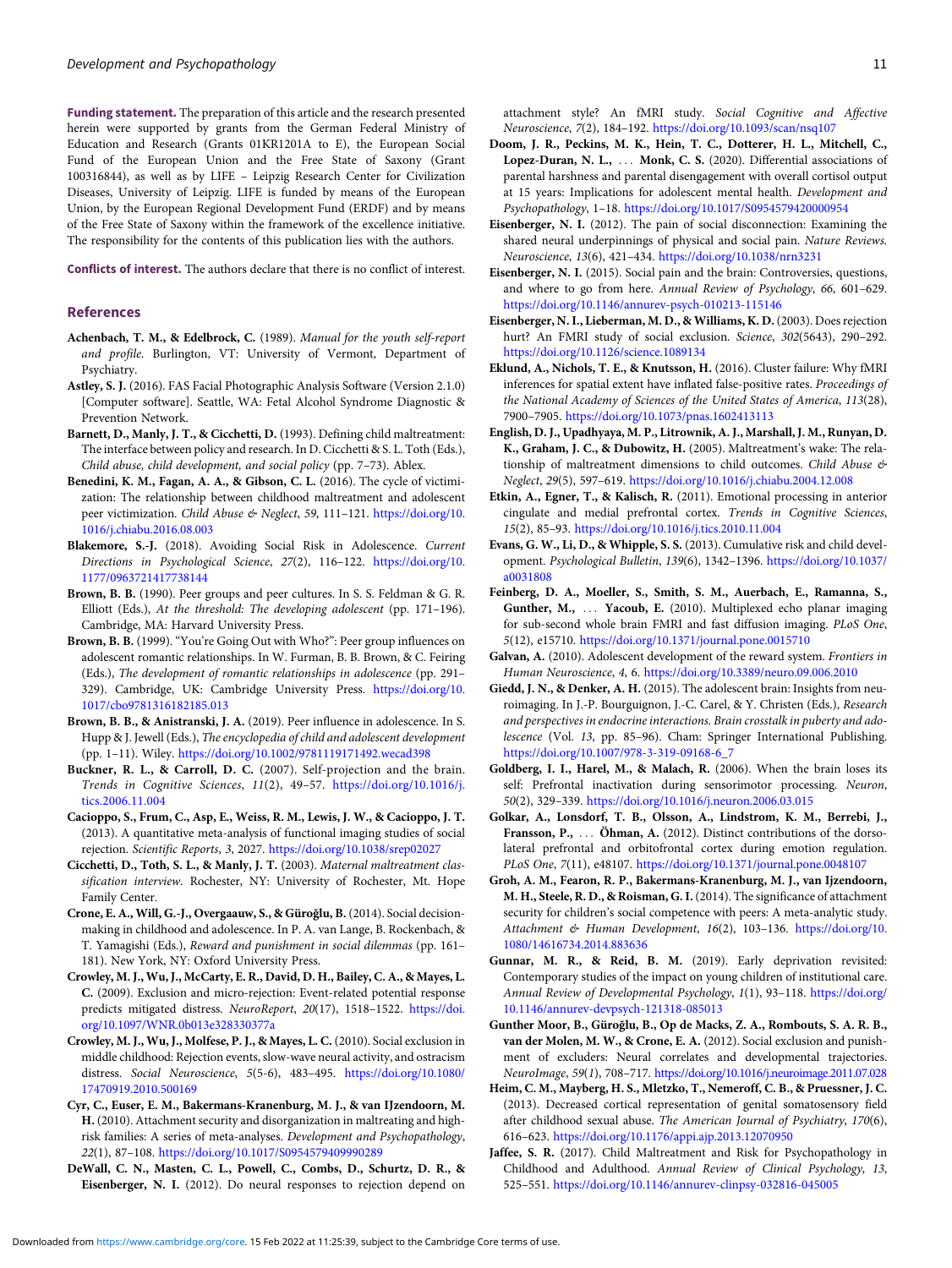- <span id="page-11-0"></span>Lambert, H. K., Peverill, M., Sambrook, K. A., Rosen, M. L., Sheridan, M. A., & McLaughlin, K. A. (2019). Altered development of hippocampus-dependent associative learning following early-life adversity. Developmental Cognitive Neuroscience, 38, 100666. [https://doi.org/10.1016/j.dcn.2019.](https://doi.org/10.1016/j.dcn.2019.100666) [100666](https://doi.org/10.1016/j.dcn.2019.100666)
- Li, W., Qin, W., Liu, H., Fan, L., Wang, J., Jiang, T., & Yu, C. (2013). Subregions of the human superior frontal gyrus and their connections. NeuroImage, 78, 46–58. <https://doi.org/10.1016/j.neuroimage.2013.04.011>
- Long, M., Verbeke, W., Ein-Dor, T., & Vrtička, P. (2020). A functional neuroanatomical model of human attachment (NAMA): Insights from first- and second-person social neuroscience. Cortex, 126, 281–321. [https://doi.org/10.](https://doi.org/10.1016/j.cortex.2020.01.010) [1016/j.cortex.2020.01.010](https://doi.org/10.1016/j.cortex.2020.01.010)
- Maheu, F. S., Dozier, M., Guyer, A. E., Mandell, D., Peloso, E., Poeth, K., ... Ernst, M. (2010). A preliminary study of medial temporal lobe function in youths with a history of caregiver deprivation and emotional neglect. Cognitive, Affective & Behavioral Neuroscience, 10(1), 34–49. [https://doi.](https://doi.org/10.3758/CABN.10.1.34) [org/10.3758/CABN.10.1.34](https://doi.org/10.3758/CABN.10.1.34)
- Manly, J. T., Oshri, A., Lynch, M., Herzog, M., & Wortel, S. (2013). Child neglect and the development of externalizing behavior problems: Associations with maternal drug dependence and neighborhood crime. Child Maltreatment, 18(1), 17–29. [https://doi.org/10.1177/107755951](https://doi.org/10.1177/1077559512464119) [2464119](https://doi.org/10.1177/1077559512464119)
- Mars, R. B., Neubert, F.-X., Noonan, M. P., Sallet, J., Toni, I., & Rushworth, M. F. S. (2012). On the relationship between the "default mode network" and the "social brain". Frontiers in Human Neuroscience, 6, 189. [https://doi.org/](https://doi.org/10.3389/fnhum.2012.00189) [10.3389/fnhum.2012.00189](https://doi.org/10.3389/fnhum.2012.00189)
- Marshall, W. A., & Tanner, J. M. (1969). Variations in pattern of pubertal changes in girls. Archives of Disease in Childhood, 44(235), 291–303. <https://doi.org/10.1136/adc.44.235.291>
- Marshall, W. A., & Tanner, J. M. (1970). Variations in the pattern of pubertal changes in boys. Archives of Disease in Childhood, 45(239), 13–23. [https://](https://doi.org/10.1136/adc.45.239.13) [doi.org/10.1136/adc.45.239.13](https://doi.org/10.1136/adc.45.239.13)
- McCrory, E. J. (2020). The case for a preventative approach to mental health: Childhood maltreatment, neuroimaging, and the theory of latent vulnerability. In J. Savulescu, R. Roache, W. Davies, J. P. Loebel, & E. J. McCrory (Eds.), Psychiatry reborn: Biopsychosocial psychiatry in modern medicine (pp. 175–189). Oxford University Press. [https://doi.org/](https://doi.org/10.1093/med/9780198789697.003.0011) [10.1093/med/9780198789697.003.0011](https://doi.org/10.1093/med/9780198789697.003.0011)
- McCrory, E. J., Ogle, J. R., Gerin, M. I., & Viding, E. (2019). Neurocognitive adaptation and mental health vulnerability following maltreatment: The role of social functioning. Child Maltreatment, 24(4), 435–451. [https://doi.org/10.](https://doi.org/10.1177/1077559519830524) [1177/1077559519830524](https://doi.org/10.1177/1077559519830524)
- McLaughlin, K. A., & Sheridan, M. A. (2016). Beyond cumulative risk: A dimensional approach to childhood adversity. Current Directions in Psychological Science, 25(4), 239–245. [https://doi.org/10.1177/096372141](https://doi.org/10.1177/0963721416655883) [6655883](https://doi.org/10.1177/0963721416655883)
- McLaughlin, K. A., Sheridan, M. A., & Lambert, H. K. (2014). Childhood adversity and neural development: Deprivation and threat as distinct dimensions of early experience. Neuroscience and Biobehavioral Reviews, 47, 578– 591. <https://doi.org/10.1016/j.neubiorev.2014.10.012>
- McLaughlin, K. A., Weissman, D., & Bitrán, D. (2019). Childhood adversity and neural development: A systematic review. Annual Review of Developmental Psychology, 1, 277–312. [https://doi.org/10.1146/annurev](https://doi.org/10.1146/annurev-devpsych-121318-084950)[devpsych-121318-084950](https://doi.org/10.1146/annurev-devpsych-121318-084950)
- McNeil, S. L., Andrews, A. R., & Cohen, J. R. (2020). Emotional maltreatment and adolescent depression: Mediating mechanisms and demographic considerations in a child welfare sample. Child Development, 91(5), 1681–1697. <https://doi.org/10.1111/cdev.13366>
- Menon, V.(2011). Large-scale brain networks and psychopathology: A unifying triple network model. Trends in Cognitive Sciences, 15(10), 483–506. [https://](https://doi.org/10.1016/j.tics.2011.08.003) [doi.org/10.1016/j.tics.2011.08.003](https://doi.org/10.1016/j.tics.2011.08.003)
- Miller, A. B., Sheridan, M. A., Hanson, J. L., McLaughlin, K. A., Bates, J. E., Lansford, J. E., ... Dodge, K. A. (2018). Dimensions of deprivation and threat, psychopathology, and potential mediators: A multi-year longitudinal analysis. Journal of Abnormal Psychology, 127(2), 160–170. [https://doi.org/](https://doi.org/10.1037/abn0000331) [10.1037/abn0000331](https://doi.org/10.1037/abn0000331)
- Miller, G. E., Chen, E., & Zhou, E. S. (2007). If it goes up, must it come down? Chronic stress and the hypothalamic-pituitary-adrenocortical axis in

humans. Psychological Bulletin, 133(1), 25-45. [https://doi.org/10.1037/](https://doi.org/10.1037/0033-2909.133.1.25) [0033-2909.133.1.25](https://doi.org/10.1037/0033-2909.133.1.25)

- Moeller, S., Yacoub, E., Olman, C. A., Auerbach, E., Strupp, J., Harel, N., & Uğurbil, K. (2010). Multiband multislice GE-EPI at 7 tesla, with 16-fold acceleration using partial parallel imaging with application to high spatial and temporal whole-brain fMRI. Magnetic Resonance in Medicine, 63(5), 1144–1153. <https://doi.org/10.1002/mrm.22361>
- Molden, D. C., & Maner, J. K. (2013). How and when exclusion motivates social reconnection. In C. N. DeWall (Ed.), The Oxford handbook of social exclusion (pp. 121–131). Oxford University Press. [https://doi.org/10.1093/](https://doi.org/10.1093/oxfordhb/9780195398700.013.0012) [oxfordhb/9780195398700.013.0012](https://doi.org/10.1093/oxfordhb/9780195398700.013.0012)
- Muthén, L.K. & Muthén, B. O. (1998–2015). Mplus User's Guide [Computer software]. Los Angeles, CA: Muthén & Muthén.
- Mwilambwe-Tshilobo, L., & Spreng, R. N. (2021). Social exclusion reliably engages the default network: A meta-analysis of Cyberball. NeuroImage, 227, 117666. <https://doi.org/10.1016/j.neuroimage.2020.117666>
- Puetz, V. B., Kohn, N., Dahmen, B., Zvyagintsev, M., Schüppen, A., Schultz, R. T., ... Konrad, K. (2014). Neural response to social rejection in children with early separation experiences. Journal of the American Academy of Child and Adolescent Psychiatry, 53(12), 1328–1337.e8. [https://doi.org/10.1016/j.](https://doi.org/10.1016/j.jaac.2014.09.004) [jaac.2014.09.004](https://doi.org/10.1016/j.jaac.2014.09.004)
- Roiser, J. P., Linden, D. E., Gorno-Tempinin, M. L., Moran, R. J., Dickerson, B. C., & Grafton, S. T. (2016). Minimum statistical standards for submissions to Neuroimage: Clinical. NeuroImage. Clinical, 12, 1045–1047. <https://doi.org/10.1016/j.nicl.2016.08.002>
- Rotge, J.-Y., Lemogne, C., Hinfray, S., Huguet, P., Grynszpan, O., Tartour, E., ... Fossati, P. (2015). A meta-analysis of the anterior cingulate contribution to social pain. Social Cognitive and Affective Neuroscience, 10(1), 19–27. <https://doi.org/10.1093/scan/nsu110>
- Scott, K. M., Smith, D. R., & Ellis, P. M. (2010). Prospectively ascertained child maltreatment and its association with DSM-IV mental disorders in young adults. Archives of General Psychiatry, 67(7), 712–719. [https://doi.org/10.](https://doi.org/10.1001/archgenpsychiatry.2010.71) [1001/archgenpsychiatry.2010.71](https://doi.org/10.1001/archgenpsychiatry.2010.71)
- Sebastian, C., Viding, E., Williams, K. D., & Blakemore, S.-J. (2010). Social brain development and the affective consequences of ostracism in adolescence. Brain and Cognition, 72(1), 134–145. [https://doi.org/10.1016/j.](https://doi.org/10.1016/j.bandc.2009.06.008) [bandc.2009.06.008](https://doi.org/10.1016/j.bandc.2009.06.008)
- Sheikh, M. A. (2018). Childhood physical maltreatment, perceived social isolation, and internalizing symptoms: A longitudinal, three-wave, populationbased study. European Child & Adolescent Psychiatry, 27(4), 481-491. <https://doi.org/10.1007/s00787-017-1090-z>
- Sheridan, M. A., & McLaughlin, K. A. (2014). Dimensions of early experience and neural development: Deprivation and threat. Trends in Cognitive Sciences, 18(11), 580–585. <https://doi.org/10.1016/j.tics.2014.09.001>
- Sierau, S., Brand, T., Manly, J. T., Schlesier-Michel, A., Klein, A. M., Andreas, A., ... White, L. O. (2017). A multisource approach to assessing child maltreatment from records, caregivers, and children. Child Maltreatment, 22(1), 45–57. <https://doi.org/10.1177/1077559516675724>
- Spreng, R. N., Mar, R. A., & Kim, A. S. N. (2009). The common neural basis of autobiographical memory, prospection, navigation, theory of mind, and the default mode: A quantitative meta-analysis. Journal of Cognitive Neuroscience, 21(3), 489–510. <https://doi.org/10.1162/jocn.2008.21029>

Steinberg, L. (2002). Adolescence (6th ed.). McGraw-Hill.

- Steinberg, L., & Monahan, K. C. (2007). Age differences in resistance to peer influence. Developmental Psychology, 43(6), 1531–1543. [https://doi.org/10.](https://doi.org/10.1037/0012-1649.43.6.1531) [1037/0012-1649.43.6.1531](https://doi.org/10.1037/0012-1649.43.6.1531)
- Tomasello, M., & Vaish, A. (2013). Origins of human cooperation and morality. Annual Review of Psychology, 64, 231–255. [https://doi.org/10.1146/](https://doi.org/10.1146/annurev-psych-113011-143812) [annurev-psych-113011-143812](https://doi.org/10.1146/annurev-psych-113011-143812)
- Tottenham, N. (2012). Human amygdala development in the absence of species-expected caregiving. Developmental Psychobiology, 54(6), 598–611. <https://doi.org/10.1002/dev.20531>
- Trickett, P. K., Noll, J. G., Susman, E. J., Shenk, C. E., & Putnam, F. W. (2010). Attenuation of cortisol across development for victims of sexual abuse. Development and Psychopathology, 22(1), 165–175. [https://doi.org/](https://doi.org/10.1017/S0954579409990332) [10.1017/S0954579409990332](https://doi.org/10.1017/S0954579409990332)
- Van den Berg, L. J. M., Tollenaar, M. S., Pittner, K., Compier-de Block, L. H. C. G., Buisman, R. S. M., van Ijzendoorn, M. H., & Elzinga, B. M. (2018).